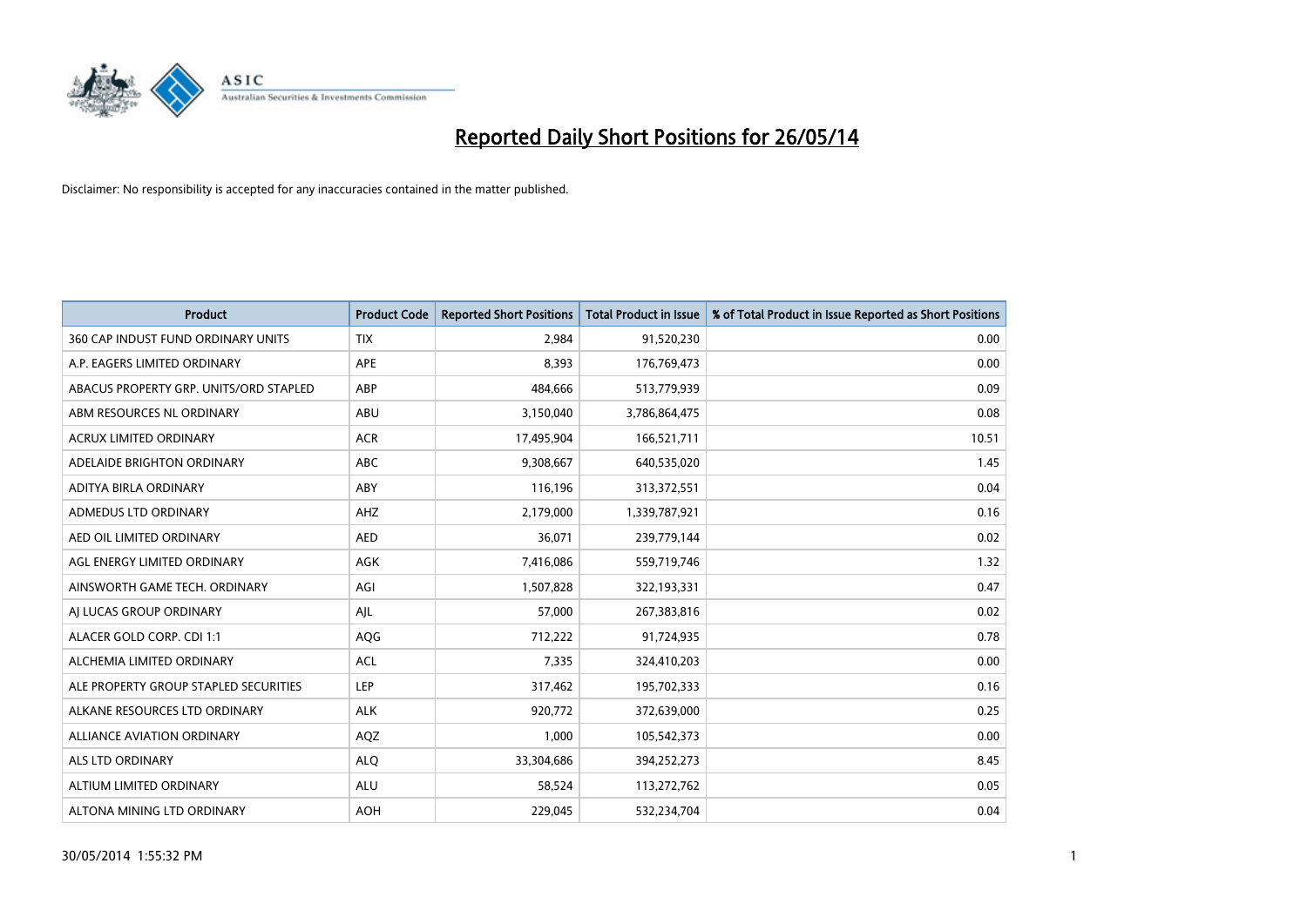

| <b>Product</b>                          | <b>Product Code</b> | <b>Reported Short Positions</b> | <b>Total Product in Issue</b> | % of Total Product in Issue Reported as Short Positions |
|-----------------------------------------|---------------------|---------------------------------|-------------------------------|---------------------------------------------------------|
| ALUMINA LIMITED ORDINARY                | <b>AWC</b>          | 80,447,371                      | 2,806,225,615                 | 2.87                                                    |
| AMALGAMATED HOLDINGS ORDINARY           | AHD                 | 10,850                          | 157,859,301                   | 0.01                                                    |
| AMCOM TELECOMM, ORDINARY                | AMM                 | 1,145,704                       | 245,322,894                   | 0.47                                                    |
| AMCOR LIMITED ORDINARY                  | AMC                 | 4,506,562                       | 1,206,684,923                 | 0.37                                                    |
| AMP CAPITAL CHINA ORDINARY UNITS        | AGF                 | 2,413,808                       | 374,593,484                   | 0.64                                                    |
| AMP LIMITED ORDINARY                    | AMP                 | 37,812,706                      | 2,957,737,964                 | 1.28                                                    |
| ANSELL LIMITED ORDINARY                 | <b>ANN</b>          | 5,255,880                       | 152,937,881                   | 3.44                                                    |
| ANTARES ENERGY LTD ORDINARY             | <b>AZZ</b>          | 491,205                         | 255,000,000                   | 0.19                                                    |
| ANZ BANKING GRP LTD ORDINARY            | ANZ                 | 12,771,099                      | 2,744,135,231                 | 0.47                                                    |
| APA GROUP STAPLED SECURITIES            | <b>APA</b>          | 21,248,515                      | 835,750,807                   | 2.54                                                    |
| APN NEWS & MEDIA ORDINARY               | <b>APN</b>          | 3,850,717                       | 1,029,041,356                 | 0.37                                                    |
| AQUARIUS PLATINUM. ORDINARY             | AQP                 | 4,889,347                       | 1,464,310,359                 | 0.33                                                    |
| AQUILA RESOURCES ORDINARY               | <b>AQA</b>          | 4,748,780                       | 411,804,442                   | 1.15                                                    |
| ARAFURA RESOURCE LTD ORDINARY           | <b>ARU</b>          | $\overline{2}$                  | 441,270,644                   | 0.00                                                    |
| ARB CORPORATION ORDINARY                | ARP                 | 1,764,315                       | 72,493,302                    | 2.43                                                    |
| ARDENT LEISURE GROUP STAPLED SECURITIES | <b>AAD</b>          | 3,590,879                       | 405,055,708                   | 0.89                                                    |
| ARENA REIT. ORDINARY UNITS              | <b>ARF</b>          | 7,000                           | 211,495,653                   | 0.00                                                    |
| ARISTOCRAT LEISURE ORDINARY             | <b>ALL</b>          | 8,621,263                       | 551,418,047                   | 1.56                                                    |
| ARRIUM LTD ORDINARY                     | ARI                 | 22,024,018                      | 1,366,183,142                 | 1.61                                                    |
| ASCIANO LIMITED ORDINARY                | <b>AIO</b>          | 8,499,239                       | 975,385,664                   | 0.87                                                    |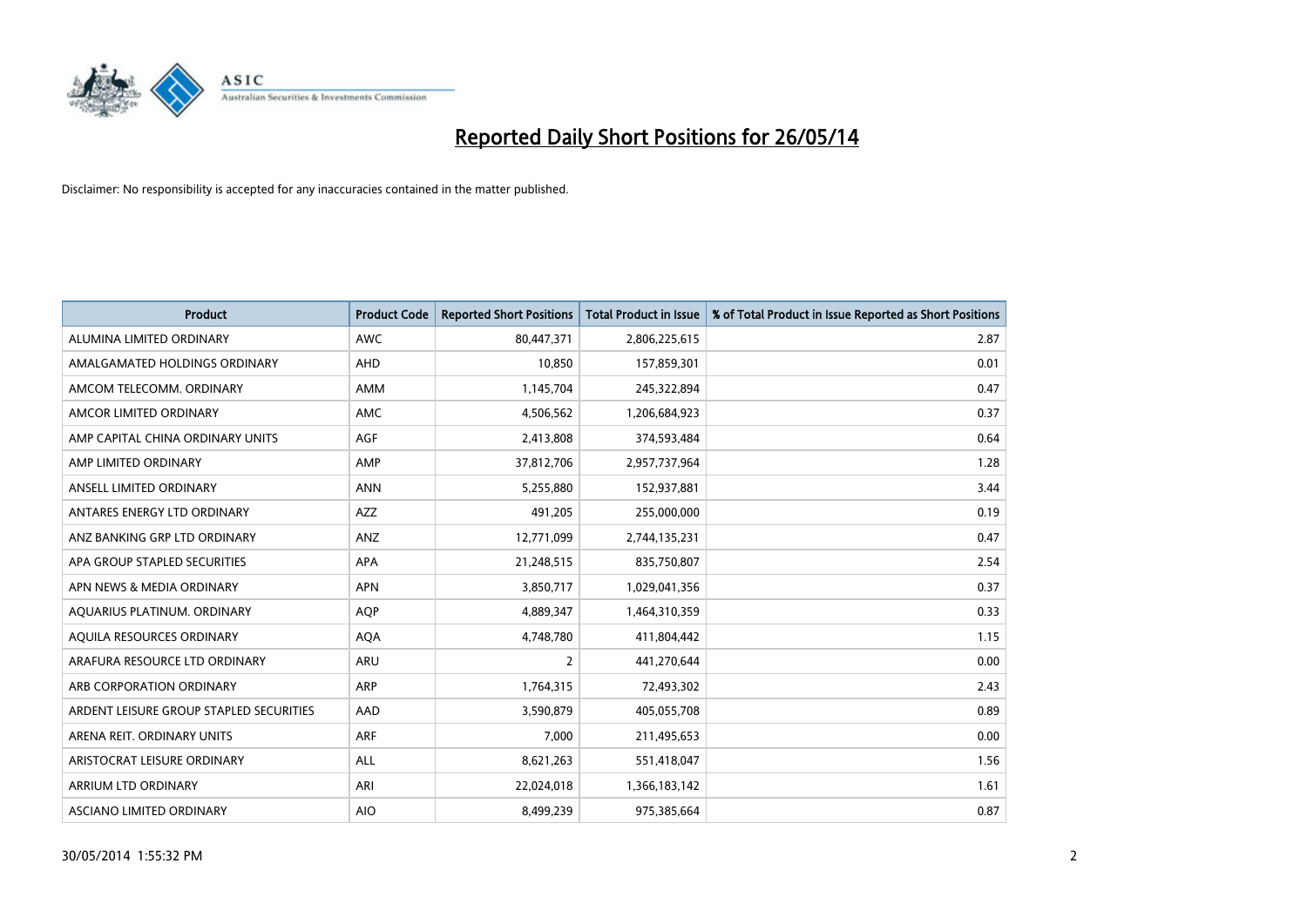

| <b>Product</b>                            | <b>Product Code</b> | <b>Reported Short Positions</b> | <b>Total Product in Issue</b> | % of Total Product in Issue Reported as Short Positions |
|-------------------------------------------|---------------------|---------------------------------|-------------------------------|---------------------------------------------------------|
| ASG GROUP LIMITED ORDINARY                | ASZ                 | 568,838                         | 206,720,839                   | 0.28                                                    |
| ASPEN GROUP ORD/UNITS STAPLED             | APZ                 | 21,033                          | 119,948,774                   | 0.02                                                    |
| ASTRO JAP PROP GROUP STAPLED US PROHIBIT. | AJA                 | 31,748                          | 67,211,752                    | 0.05                                                    |
| ASX LIMITED ORDINARY                      | ASX                 | 5,442,709                       | 193,595,162                   | 2.81                                                    |
| ATLAS IRON LIMITED ORDINARY               | <b>AGO</b>          | 76,943,541                      | 915,496,158                   | 8.40                                                    |
| ATRUM COAL NL ORDINARY                    | <b>ATU</b>          | 324,114                         | 76,305,842                    | 0.42                                                    |
| AUCKLAND INTERNATION ORDINARY             | AIA                 | 3,669                           | 1,190,484,097                 | 0.00                                                    |
| AURIZON HOLDINGS LTD ORDINARY             | AZJ                 | 32,745,457                      | 2,137,284,503                 | 1.53                                                    |
| <b>AURORA OIL &amp; GAS ORDINARY</b>      | <b>AUT</b>          | 1,154,925                       | 448,785,778                   | 0.26                                                    |
| AUSDRILL LIMITED ORDINARY                 | <b>ASL</b>          | 26,457,358                      | 312,277,224                   | 8.47                                                    |
| AUSENCO LIMITED ORDINARY                  | AAX                 | 4,205,193                       | 168,449,799                   | 2.50                                                    |
| AUSTAL LIMITED ORDINARY                   | ASB                 | 224,285                         | 346,379,377                   | 0.06                                                    |
| <b>AUSTBROKERS HOLDINGS ORDINARY</b>      | <b>AUB</b>          | 19,510                          | 59,955,596                    | 0.03                                                    |
| AUSTIN ENGINEERING ORDINARY               | ANG                 | 1,049,828                       | 84,274,004                    | 1.25                                                    |
| AUSTRALAND PROPERTY STAPLED SECURITY      | <b>ALZ</b>          | 496,220                         | 578,984,528                   | 0.09                                                    |
| AUSTRALIAN AGRICULT. ORDINARY             | AAC                 | 3,176,356                       | 532,442,368                   | 0.60                                                    |
| <b>AUSTRALIAN EDUCATION UNITS</b>         | <b>AEU</b>          | 13                              | 205,069,661                   | 0.00                                                    |
| AUSTRALIAN INFR LTD ORDINARY              | <b>AIX</b>          | 14,364                          | 620,733,944                   | 0.00                                                    |
| AUSTRALIAN PHARM, ORDINARY                | API                 | 10,905,192                      | 488,115,883                   | 2.23                                                    |
| AUTOMOTIVE HOLDINGS ORDINARY              | <b>AHE</b>          | 193,458                         | 306,437,941                   | 0.06                                                    |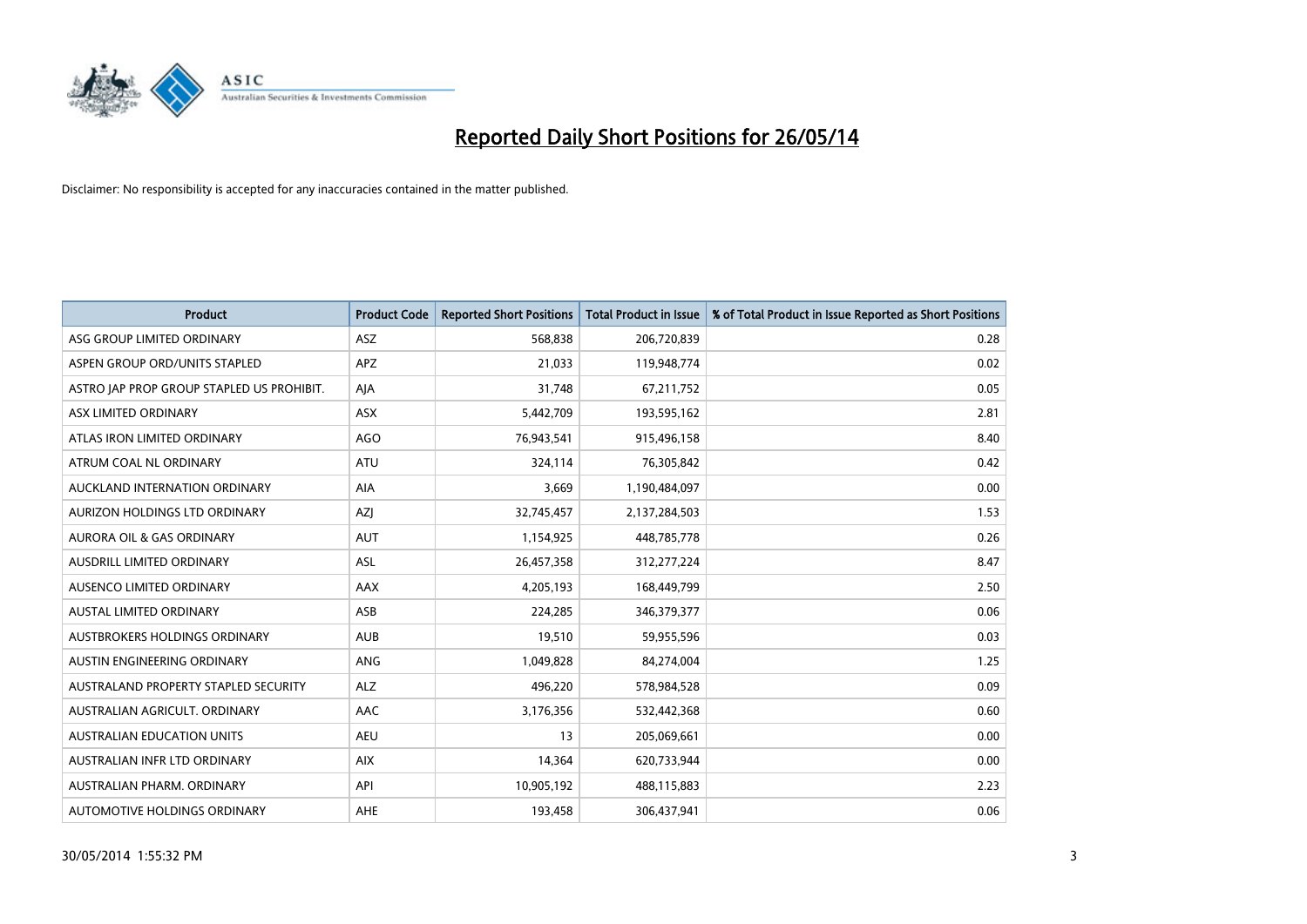

| <b>Product</b>                       | <b>Product Code</b> | <b>Reported Short Positions</b> | <b>Total Product in Issue</b> | % of Total Product in Issue Reported as Short Positions |
|--------------------------------------|---------------------|---------------------------------|-------------------------------|---------------------------------------------------------|
| AVEO GROUP STAPLED SECURITIES        | <b>AOG</b>          | 11,569,451                      | 500,111,460                   | 2.31                                                    |
| AWE LIMITED ORDINARY                 | AWE                 | 441,261                         | 522,696,385                   | 0.08                                                    |
| <b>AZONTO PET LTD ORDINARY</b>       | <b>APY</b>          | 1                               | 1,158,625,100                 | 0.00                                                    |
| AZUMAH RESOURCES ORDINARY            | <b>AZM</b>          | 1                               | 356,189,096                   | 0.00                                                    |
| <b>BANDANNA ENERGY ORDINARY</b>      | <b>BND</b>          | 23,650,151                      | 528,481,199                   | 4.48                                                    |
| BANK OF QUEENSLAND. ORDINARY         | <b>BOQ</b>          | 1,286,105                       | 359,835,826                   | 0.36                                                    |
| <b>BANNERMAN RESOURCES ORDINARY</b>  | <b>BMN</b>          | 300,047                         | 324,938,790                   | 0.09                                                    |
| <b>BASE RES LIMITED ORDINARY</b>     | <b>BSE</b>          | 5,539,047                       | 561,840,029                   | 0.99                                                    |
| BATHURST RES LTD. ORDINARY           | <b>BRL</b>          | 11,559,543                      | 944,931,961                   | 1.22                                                    |
| <b>BC IRON LIMITED ORDINARY</b>      | <b>BCI</b>          | 2,930,032                       | 124,028,630                   | 2.36                                                    |
| BEACH ENERGY LIMITED ORDINARY        | <b>BPT</b>          | 20,238,529                      | 1,291,666,518                 | 1.57                                                    |
| BEADELL RESOURCE LTD ORDINARY        | <b>BDR</b>          | 32,391,685                      | 790,777,280                   | 4.10                                                    |
| BEGA CHEESE LTD ORDINARY             | <b>BGA</b>          | 620,838                         | 152,245,802                   | 0.41                                                    |
| BENDIGO AND ADELAIDE ORDINARY        | <b>BEN</b>          | 11,918,550                      | 433,893,557                   | 2.75                                                    |
| BENTHAM IMF LTD ORDINARY             | <b>IMF</b>          | 4,559,053                       | 165,370,269                   | 2.76                                                    |
| BERKELEY RESOURCES ORDINARY          | <b>BKY</b>          | 61,159                          | 180,361,323                   | 0.03                                                    |
| BETASHARES ASX RES ETF UNITS         | <b>ORE</b>          | 517,432                         | 3,022,150                     | 17.12                                                   |
| <b>BHP BILLITON LIMITED ORDINARY</b> | <b>BHP</b>          | 11,154,647                      | 3,211,691,105                 | 0.35                                                    |
| <b>BIGAIR GROUP LIMITED ORDINARY</b> | <b>BGL</b>          | 40,865                          | 172,872,340                   | 0.02                                                    |
| <b>BILLABONG ORDINARY</b>            | <b>BBG</b>          | 11,723,148                      | 990,370,034                   | 1.18                                                    |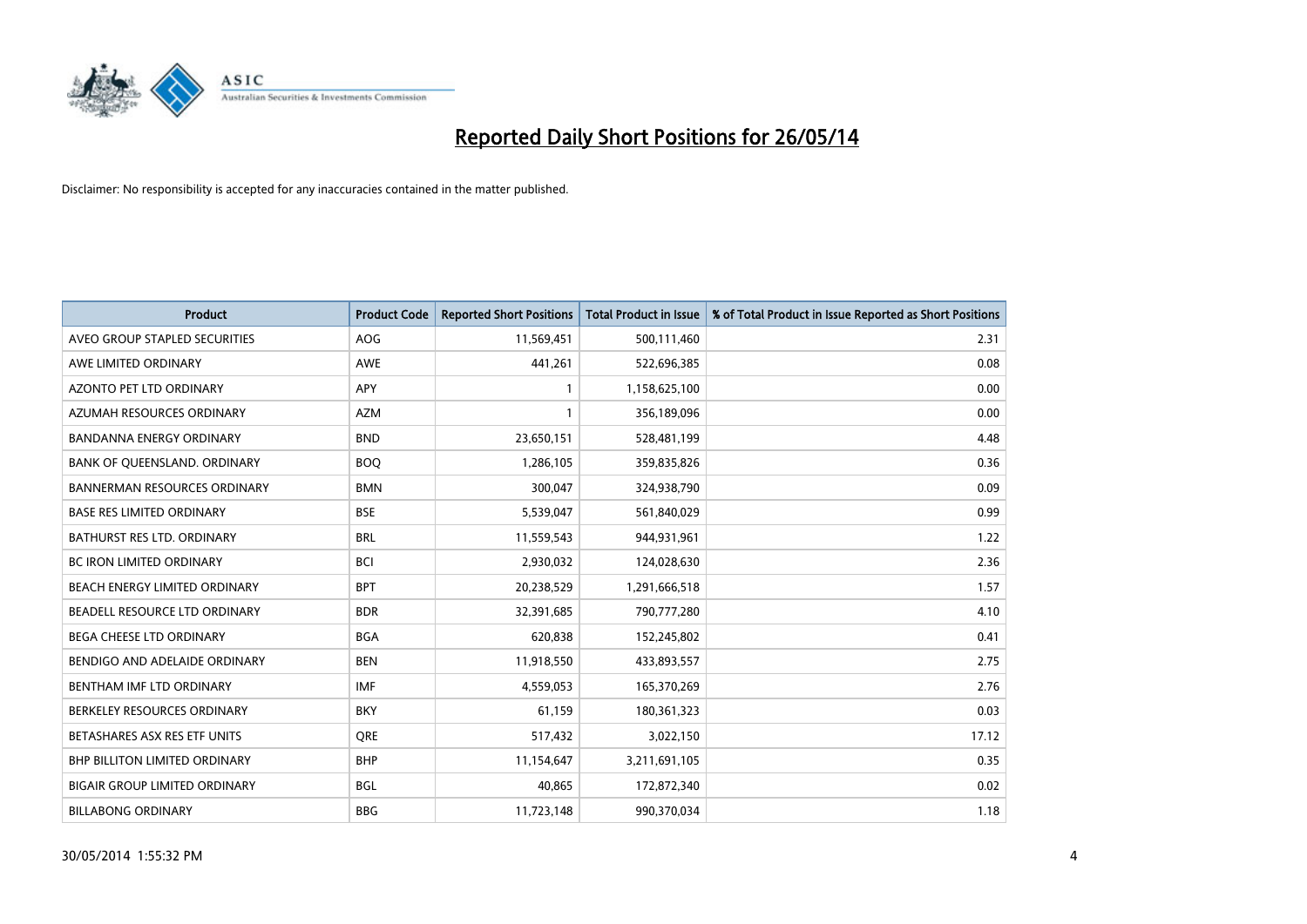

| <b>Product</b>                         | <b>Product Code</b> | <b>Reported Short Positions</b> | <b>Total Product in Issue</b> | % of Total Product in Issue Reported as Short Positions |
|----------------------------------------|---------------------|---------------------------------|-------------------------------|---------------------------------------------------------|
| <b>BIONOMICS LIMITED ORDINARY</b>      | <b>BNO</b>          | 115,992                         | 417,331,567                   | 0.03                                                    |
| BIRIMIAN GOLD LTD ORDINARY             | <b>BGS</b>          | 450,000                         | 864,981,654                   | 0.05                                                    |
| <b>BLACKMORES LIMITED ORDINARY</b>     | <b>BKL</b>          | 7.701                           | 17,113,392                    | 0.04                                                    |
| BLACKTHORN RESOURCES ORD US PROHIBITED | <b>BTR</b>          | 257,381                         | 164,285,950                   | 0.16                                                    |
| <b>BLUESCOPE STEEL LTD ORDINARY</b>    | <b>BSL</b>          | 4,036,755                       | 558,848,896                   | 0.72                                                    |
| <b>BOART LONGYEAR ORDINARY</b>         | <b>BLY</b>          | 44,426,844                      | 461,163,412                   | 9.63                                                    |
| BORAL LIMITED, ORDINARY                | <b>BLD</b>          | 19,563,879                      | 782,736,249                   | 2.50                                                    |
| <b>BRADKEN LIMITED ORDINARY</b>        | <b>BKN</b>          | 13,297,061                      | 171,027,249                   | 7.77                                                    |
| <b>BRAMBLES LIMITED ORDINARY</b>       | <b>BXB</b>          | 2,302,751                       | 1,562,895,651                 | 0.15                                                    |
| <b>BREVILLE GROUP LTD ORDINARY</b>     | <b>BRG</b>          | 2,253,512                       | 130,095,322                   | 1.73                                                    |
| BRICKWORKS LIMITED ORDINARY            | <b>BKW</b>          | 44,466                          | 148,038,996                   | 0.03                                                    |
| <b>BROCKMAN MINING LTD ORDINARY</b>    | <b>BCK</b>          | 36                              | 8,381,982,131                 | 0.00                                                    |
| BT INVESTMENT MNGMNT ORDINARY          | <b>BTT</b>          | 1,996                           | 282,727,073                   | 0.00                                                    |
| <b>BURU ENERGY ORDINARY</b>            | <b>BRU</b>          | 15,022,388                      | 298,505,530                   | 5.03                                                    |
| <b>BWP TRUST ORDINARY UNITS</b>        | <b>BWP</b>          | 8,098,322                       | 634,395,195                   | 1.28                                                    |
| CABCHARGE AUSTRALIA ORDINARY           | CAB                 | 9,222,300                       | 120,430,683                   | 7.66                                                    |
| CALIBRE GROUP LTD ORDINARY             | <b>CGH</b>          | 2,293                           | 333,200,148                   | 0.00                                                    |
| CALTEX AUSTRALIA ORDINARY              | <b>CTX</b>          | 1,223,125                       | 270,000,000                   | 0.45                                                    |
| <b>CAPITOL HEALTH ORDINARY</b>         | CAJ                 | 301,443                         | 431,180,115                   | 0.07                                                    |
| <b>CARDNO LIMITED ORDINARY</b>         | CDD                 | 7,076,825                       | 162,627,638                   | 4.35                                                    |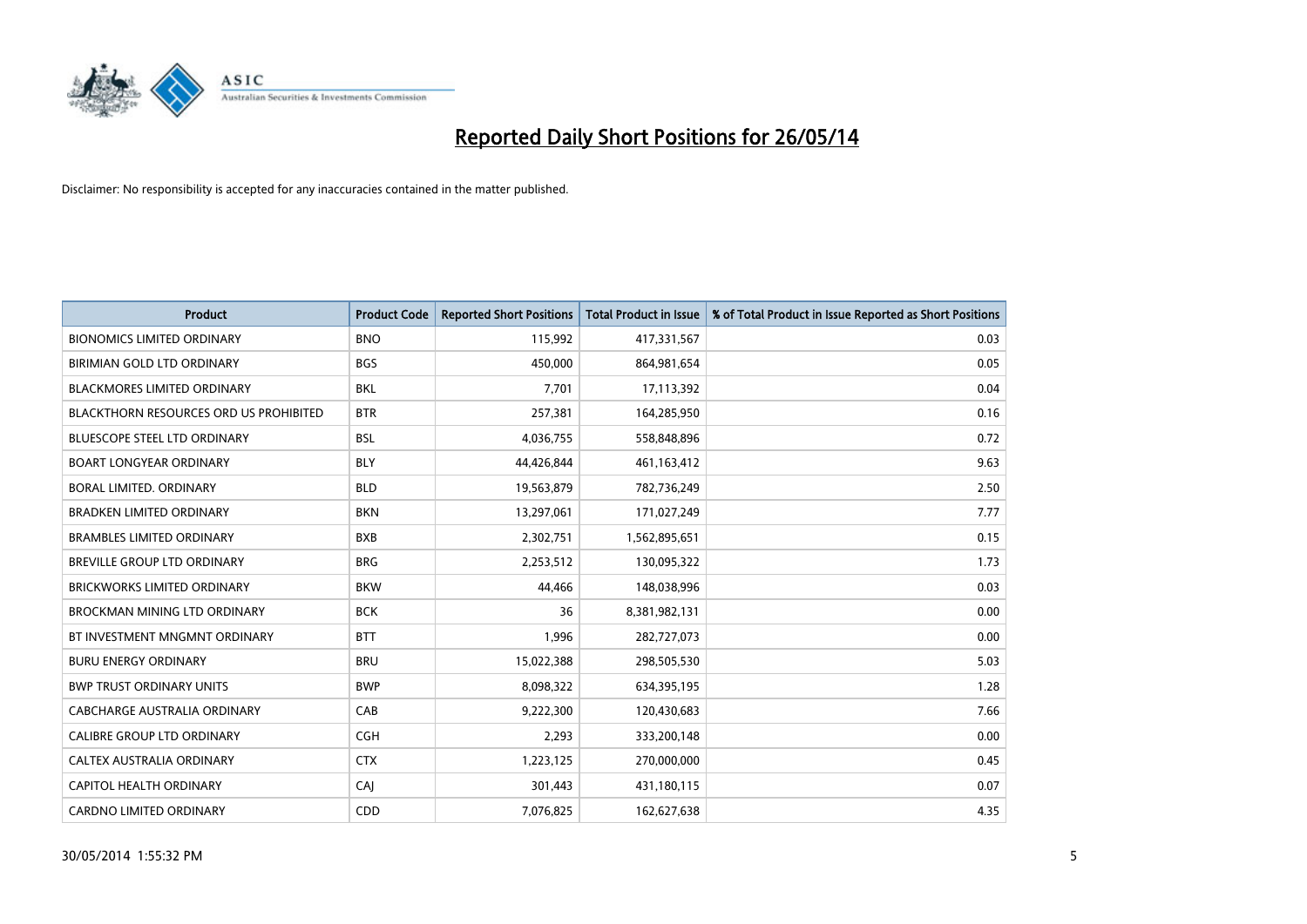

| <b>Product</b>                          | <b>Product Code</b> | <b>Reported Short Positions</b> | <b>Total Product in Issue</b> | % of Total Product in Issue Reported as Short Positions |
|-----------------------------------------|---------------------|---------------------------------|-------------------------------|---------------------------------------------------------|
| <b>CARINDALE PROPERTY UNIT</b>          | <b>CDP</b>          | 1,974                           | 70,000,000                    | 0.00                                                    |
| CARNARVON PETROLEUM ORDINARY            | <b>CVN</b>          | 734                             | 986,565,952                   | 0.00                                                    |
| CARSALES.COM LTD ORDINARY               | <b>CRZ</b>          | 6,689,013                       | 237,818,965                   | 2.81                                                    |
| CASH CONVERTERS ORDINARY                | CCV                 | 11,150,110                      | 428,886,124                   | 2.60                                                    |
| CEDAR WOODS PROP. ORDINARY              | <b>CWP</b>          | 40,642                          | 77,595,785                    | 0.05                                                    |
| CENTRAL PETROLEUM ORDINARY              | <b>CTP</b>          | 1,288,678                       | 348,718,957                   | 0.37                                                    |
| CERAMIC FUEL CELLS ORDINARY             | <b>CFU</b>          | 994,772                         | 2,456,930,574                 | 0.04                                                    |
| CFS RETAIL TRUST GRP STAPLED SECURITIES | <b>CFX</b>          | 67,054,296                      | 3,018,050,810                 | 2.22                                                    |
| CHALLENGER DIV.PRO. STAPLED UNITS       | <b>CDI</b>          | 12,628                          | 214,101,013                   | 0.01                                                    |
| <b>CHALLENGER LIMITED ORDINARY</b>      | <b>CGF</b>          | 1,462,146                       | 530,862,585                   | 0.28                                                    |
| CHANDLER MACLEOD LTD ORDINARY           | <b>CMG</b>          | 1                               | 547,985,086                   | 0.00                                                    |
| CHARTER HALL GROUP STAPLED US PROHIBIT. | <b>CHC</b>          | 675,251                         | 347,925,558                   | 0.19                                                    |
| <b>CHARTER HALL RETAIL UNITS</b>        | <b>CQR</b>          | 11,172,876                      | 369,040,750                   | 3.03                                                    |
| <b>CHORUS LIMITED ORDINARY</b>          | <b>CNU</b>          | 52,993                          | 396,369,767                   | 0.01                                                    |
| CITIGOLD CORP LTD ORDINARY              | <b>CTO</b>          | 153,427                         | 1,495,764,906                 | 0.01                                                    |
| COAL OF AFRICA LTD ORDINARY             | <b>CZA</b>          | 426                             | 1,048,368,613                 | 0.00                                                    |
| <b>COALSPUR MINES LTD ORDINARY</b>      | <b>CPL</b>          | 4,978,737                       | 641,394,435                   | 0.78                                                    |
| COBAR CONSOLIDATED ORDINARY             | CCU                 | 100,000                         | 329,715,353                   | 0.03                                                    |
| COCA-COLA AMATIL ORDINARY               | <b>CCL</b>          | 15,037,086                      | 763,590,249                   | 1.97                                                    |
| COCHLEAR LIMITED ORDINARY               | <b>COH</b>          | 9,763,031                       | 57,062,020                    | 17.11                                                   |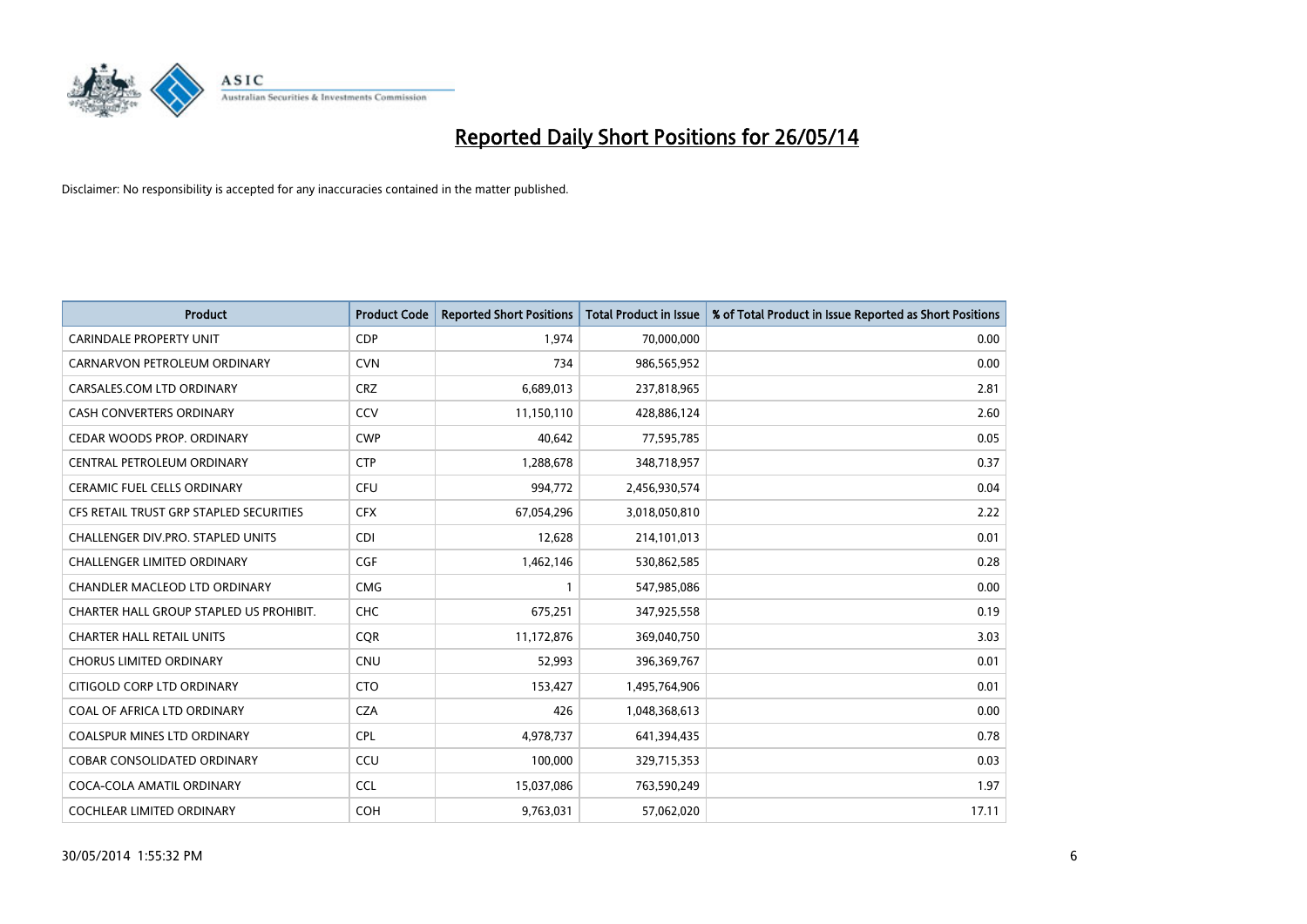

| <b>Product</b>                          | <b>Product Code</b> | <b>Reported Short Positions</b> | <b>Total Product in Issue</b> | % of Total Product in Issue Reported as Short Positions |
|-----------------------------------------|---------------------|---------------------------------|-------------------------------|---------------------------------------------------------|
| <b>COCKATOO COAL ORDINARY</b>           | <b>COK</b>          | 167,987                         | 4,560,196,928                 | 0.00                                                    |
| CODAN LIMITED ORDINARY                  | <b>CDA</b>          | 739,487                         | 176,969,924                   | 0.42                                                    |
| <b>COFFEY INTERNATIONAL ORDINARY</b>    | <b>COF</b>          | 7,994                           | 255,833,165                   | 0.00                                                    |
| <b>COKAL LTD ORDINARY</b>               | <b>CKA</b>          | 6,820                           | 471,103,926                   | 0.00                                                    |
| <b>COLLECTION HOUSE ORDINARY</b>        | <b>CLH</b>          | 2,159,012                       | 129,717,785                   | 1.66                                                    |
| <b>COLLINS FOODS LTD ORDINARY</b>       | <b>CKF</b>          | 18,583                          | 93,000,003                    | 0.02                                                    |
| COMMONWEALTH BANK, ORDINARY             | <b>CBA</b>          | 9,166,480                       | 1,621,319,194                 | 0.57                                                    |
| <b>COMPASS RESOURCES ORDINARY</b>       | <b>CMR</b>          | 7,472                           | 1,403,744,100                 | 0.00                                                    |
| <b>COMPUTERSHARE LTD ORDINARY</b>       | <b>CPU</b>          | 12,487,496                      | 556,203,079                   | 2.25                                                    |
| <b>CORP TRAVEL LIMITED ORDINARY</b>     | <b>CTD</b>          | 168,846                         | 89,890,762                    | 0.19                                                    |
| COVER-MORE GRP LTD ORDINARY             | <b>CVO</b>          | 404,065                         | 317,750,000                   | 0.13                                                    |
| <b>CREDIT CORP GROUP ORDINARY</b>       | <b>CCP</b>          | 316,950                         | 46,131,882                    | 0.69                                                    |
| <b>CROMWELL PROP STAPLED SECURITIES</b> | <b>CMW</b>          | 18,802,070                      | 1,727,280,850                 | 1.09                                                    |
| CROWE HORWATH AUS ORDINARY              | <b>CRH</b>          | 728,636                         | 273,005,429                   | 0.27                                                    |
| <b>CROWN RESORTS LTD ORDINARY</b>       | <b>CWN</b>          | 2,869,021                       | 728,394,185                   | 0.39                                                    |
| <b>CSG LIMITED ORDINARY</b>             | CSV                 | 201,416                         | 278,973,075                   | 0.07                                                    |
| <b>CSL LIMITED ORDINARY</b>             | <b>CSL</b>          | 788,761                         | 478,912,556                   | 0.16                                                    |
| <b>CSR LIMITED ORDINARY</b>             | <b>CSR</b>          | 14,753,498                      | 506,000,315                   | 2.92                                                    |
| <b>CUDECO LIMITED ORDINARY</b>          | CDU                 | 9,267,053                       | 234,583,408                   | 3.95                                                    |
| DART ENERGY LTD ORDINARY                | <b>DTE</b>          | 1,061,871                       | 1,108,752,733                 | 0.10                                                    |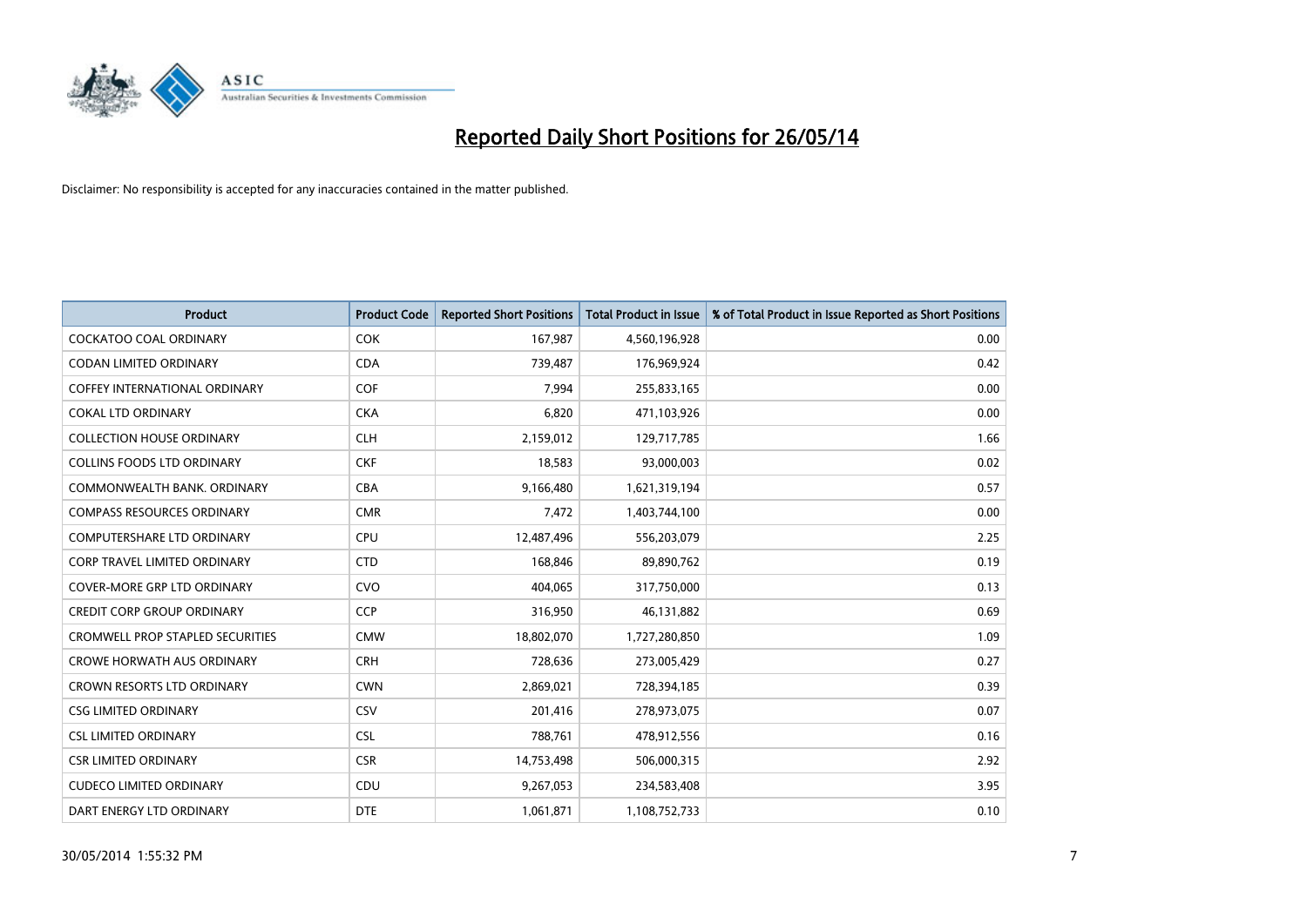

| <b>Product</b>                     | <b>Product Code</b> | <b>Reported Short Positions</b> | <b>Total Product in Issue</b> | % of Total Product in Issue Reported as Short Positions |
|------------------------------------|---------------------|---------------------------------|-------------------------------|---------------------------------------------------------|
| DATA#3 LIMITED ORDINARY            | <b>DTL</b>          | 216,883                         | 153,974,950                   | 0.14                                                    |
| DAVID JONES LIMITED ORDINARY       | <b>DIS</b>          | 2,355,386                       | 537,137,845                   | 0.44                                                    |
| DECMIL GROUP LIMITED ORDINARY      | <b>DCG</b>          | 1,157,134                       | 168,657,794                   | 0.69                                                    |
| DEEP YELLOW LIMITED ORDINARY       | <b>DYL</b>          | 840                             | 1,617,041,367                 | 0.00                                                    |
| DEXUS PROPERTY GROUP STAPLED UNITS | <b>DXS</b>          | 16,370,108                      | 5,433,110,810                 | 0.30                                                    |
| DICK SMITH HLDGS ORDINARY          | <b>DSH</b>          | 14,976,512                      | 236,511,364                   | 6.33                                                    |
| DISCOVERY METALS LTD ORDINARY      | <b>DML</b>          | 1,711,610                       | 560,034,418                   | 0.31                                                    |
| DOMINO PIZZA ENTERPR ORDINARY      | <b>DMP</b>          | 2,184,897                       | 85,915,713                    | 2.54                                                    |
| DONACO INTERNATIONAL ORDINARY      | <b>DNA</b>          | 2,047,721                       | 460,178,463                   | 0.44                                                    |
| DOWNER EDI LIMITED ORDINARY        | <b>DOW</b>          | 13,936,519                      | 435,399,975                   | 3.20                                                    |
| DRAGON MINING LTD ORDINARY         | <b>DRA</b>          | 147                             | 88,840,613                    | 0.00                                                    |
| DRILLSEARCH ENERGY ORDINARY        | <b>DLS</b>          | 18,542,966                      | 432,965,895                   | 4.28                                                    |
| DUET GROUP STAPLED US PROHIBIT.    | <b>DUE</b>          | 7,685,634                       | 1,317,809,323                 | 0.58                                                    |
| DULUXGROUP LIMITED ORDINARY        | <b>DLX</b>          | 1,878,056                       | 381,093,950                   | 0.49                                                    |
| <b>DWS LTD ORDINARY</b>            | <b>DWS</b>          | 6,450                           | 132,362,763                   | 0.00                                                    |
| ECHO ENTERTAINMENT ORDINARY        | EGP                 | 33,148,234                      | 825,672,730                   | 4.01                                                    |
| ELDERS LIMITED ORDINARY            | <b>ELD</b>          | 19,825,545                      | 455,013,329                   | 4.36                                                    |
| ELEMENTAL MINERALS ORDINARY        | <b>ELM</b>          | 170,287                         | 303,263,391                   | 0.06                                                    |
| <b>EMECO HOLDINGS ORDINARY</b>     | <b>EHL</b>          | 11,805,885                      | 599,675,707                   | 1.97                                                    |
| <b>ENDEAVOUR MIN CORP CDI 1:1</b>  | <b>EVR</b>          | 35,986                          | 58,567,618                    | 0.06                                                    |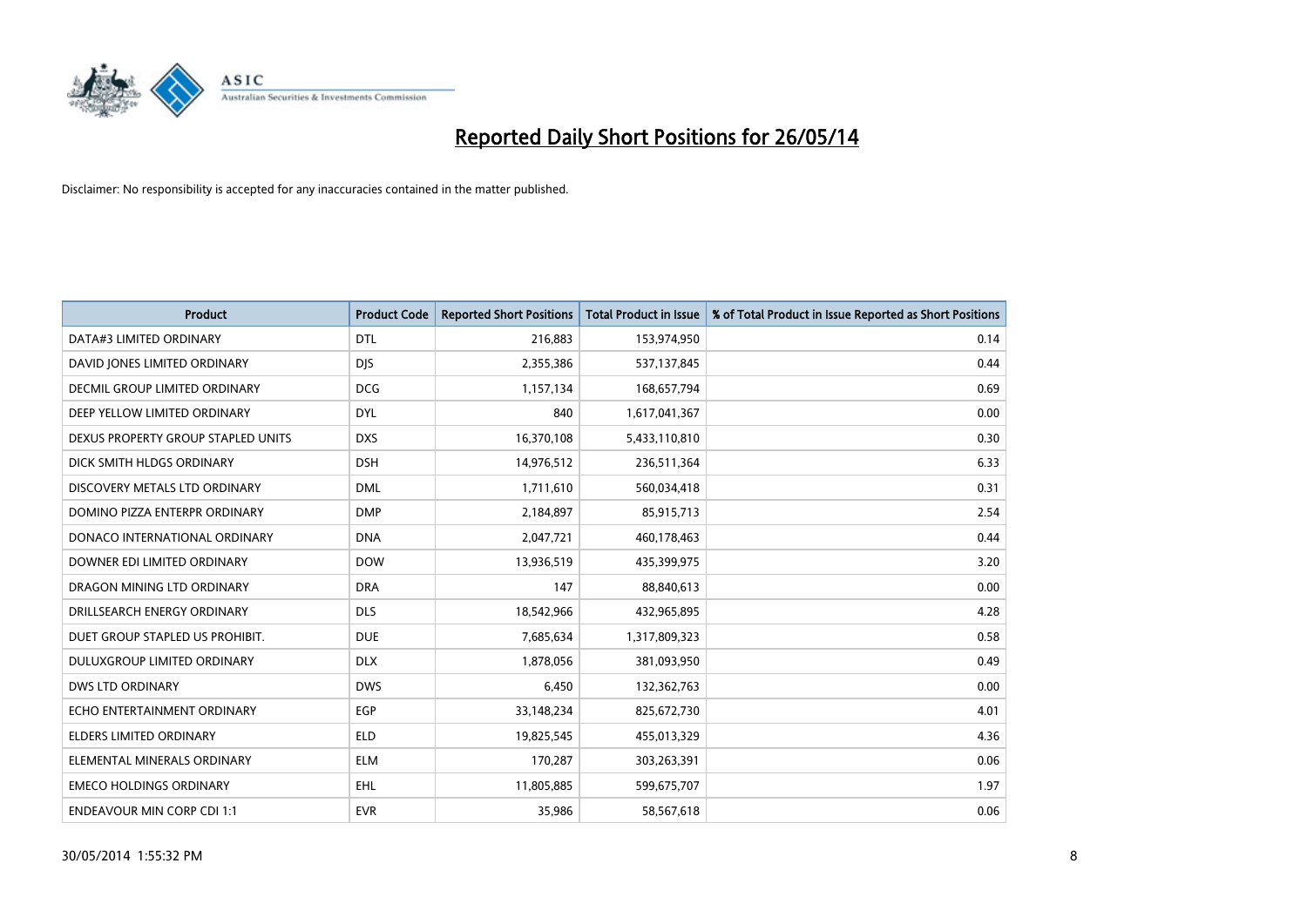

| <b>Product</b>                         | <b>Product Code</b> | <b>Reported Short Positions</b> | <b>Total Product in Issue</b> | % of Total Product in Issue Reported as Short Positions |
|----------------------------------------|---------------------|---------------------------------|-------------------------------|---------------------------------------------------------|
| <b>ENERGY RESOURCES ORDINARY 'A'</b>   | <b>ERA</b>          | 9,316,824                       | 517,725,062                   | 1.80                                                    |
| <b>ENERGY WORLD CORPOR. ORDINARY</b>   | <b>EWC</b>          | 65,217,091                      | 1,734,166,672                 | 3.76                                                    |
| <b>ENVESTRA LIMITED ORDINARY</b>       | <b>ENV</b>          | 1,083,177                       | 1,796,808,474                 | 0.06                                                    |
| EQUATORIAL RES LTD ORDINARY            | EQX                 | 182                             | 122,185,353                   | 0.00                                                    |
| ERM POWER LIMITED ORDINARY             | EPW                 | 362,861                         | 239,269,727                   | 0.15                                                    |
| ETHANE PIPELINE STAPLED SECURITIES     | <b>EPX</b>          | 4,168                           | 69,302,275                    | 0.01                                                    |
| EVOLUTION MINING LTD ORDINARY          | <b>EVN</b>          | 30,955,233                      | 709,989,453                   | 4.36                                                    |
| FAIRFAX MEDIA LTD ORDINARY             | <b>FXI</b>          | 73,352,712                      | 2,351,955,725                 | 3.12                                                    |
| <b>FANTASTIC HOLDINGS ORDINARY</b>     | <b>FAN</b>          | 18,891                          | 103,068,398                   | 0.02                                                    |
| <b>FAR LTD ORDINARY</b>                | <b>FAR</b>          | 24,160,783                      | 2,499,846,742                 | 0.97                                                    |
| FEDERATION CNTRES ORD/UNIT STAPLED SEC | <b>FDC</b>          | 4,602,767                       | 1,427,641,565                 | 0.32                                                    |
| <b>FINBAR GROUP LIMITED ORDINARY</b>   | <b>FRI</b>          | 284                             | 227,018,204                   | 0.00                                                    |
| FISHER & PAYKEL H. ORDINARY            | <b>FPH</b>          | 3,712                           | 551,141,590                   | 0.00                                                    |
| FLEETWOOD CORP ORDINARY                | <b>FWD</b>          | 2,246,980                       | 60,581,211                    | 3.71                                                    |
| FLETCHER BUILDING ORDINARY             | <b>FBU</b>          | 1,192,438                       | 687,854,788                   | 0.17                                                    |
| FLEXIGROUP LIMITED ORDINARY            | <b>FXL</b>          | 1,605,372                       | 304,096,060                   | 0.53                                                    |
| FLIGHT CENTRE TRAVEL ORDINARY          | <b>FLT</b>          | 6,599,716                       | 100,562,587                   | 6.56                                                    |
| FLINDERS MINES LTD ORDINARY            | <b>FMS</b>          | 21,131,663                      | 2,400,995,602                 | 0.88                                                    |
| <b>FOCUS MINERALS LTD ORDINARY</b>     | <b>FML</b>          | 1,936,223                       | 9,137,375,877                 | 0.02                                                    |
| FONTERRA SHARE FUND ORDINARY UNITS     | <b>FSF</b>          | 31                              | 106,913,918                   | 0.00                                                    |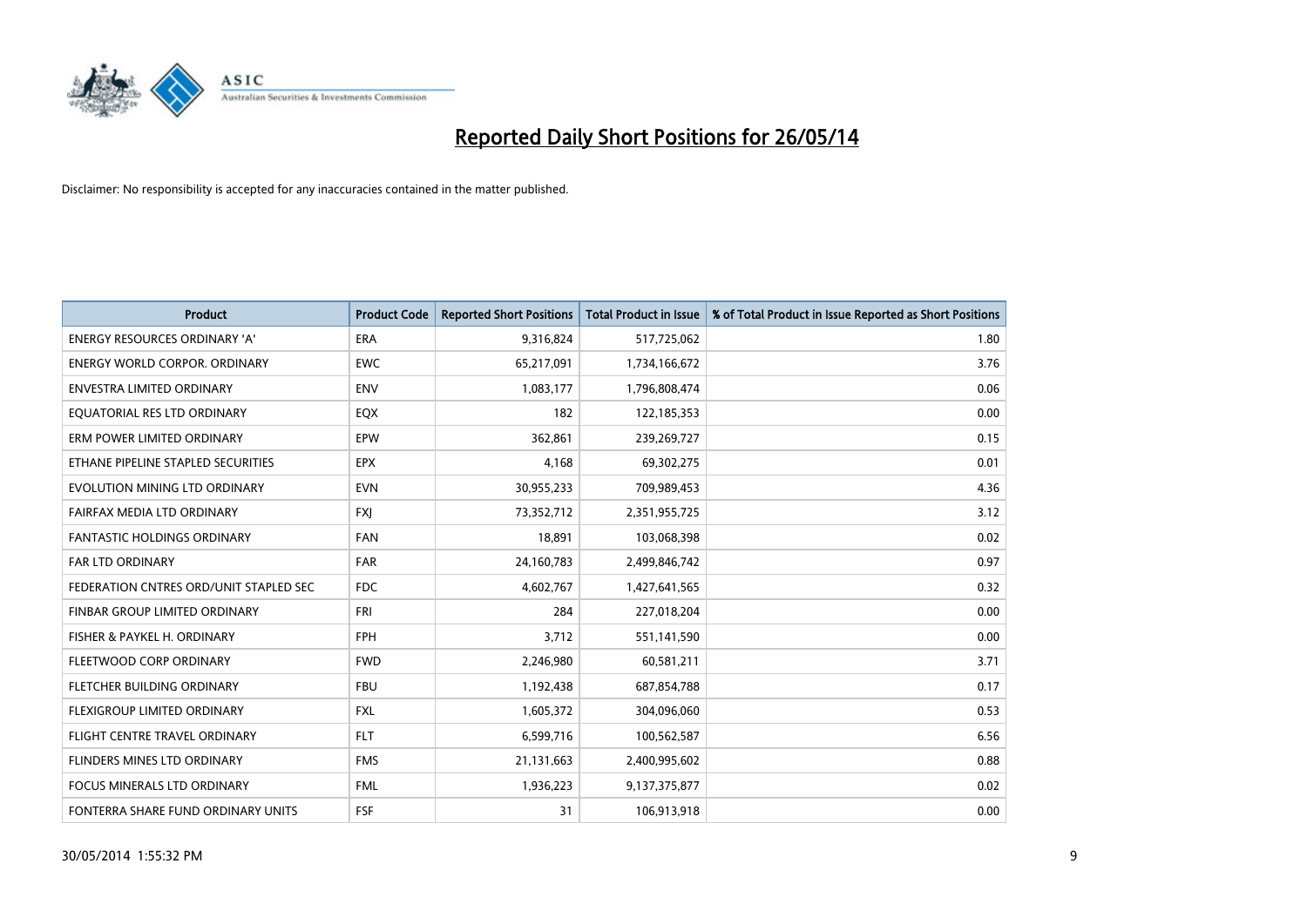

| <b>Product</b>                             | <b>Product Code</b> | <b>Reported Short Positions</b> | <b>Total Product in Issue</b> | % of Total Product in Issue Reported as Short Positions |
|--------------------------------------------|---------------------|---------------------------------|-------------------------------|---------------------------------------------------------|
| <b>FORGE GROUP LIMITED ORDINARY</b>        | <b>FGE</b>          | 2,378,103                       | 86,169,014                    | 2.76                                                    |
| FORTESCUE METALS GRP ORDINARY              | <b>FMG</b>          | 148,047,916                     | 3,113,798,151                 | 4.75                                                    |
| FREEDOM FOOD LTD ORDINARY                  | <b>FNP</b>          | 10,000                          | 150,578,705                   | 0.01                                                    |
| <b>FREELANCER LTD ORDINARY</b>             | <b>FLN</b>          | 437                             | 436,500,000                   | 0.00                                                    |
| <b>G.U.D. HOLDINGS ORDINARY</b>            | GUD                 | 2,615,218                       | 71,066,740                    | 3.68                                                    |
| <b>G8 EDUCATION LIMITED ORDINARY</b>       | <b>GEM</b>          | 9,742,890                       | 327,354,270                   | 2.98                                                    |
| <b>GALAXY RESOURCES ORDINARY</b>           | GXY                 | 372,975                         | 1,027,077,829                 | 0.04                                                    |
| <b>GDI PROPERTY GRP STAPLED SECURITIES</b> | <b>GDI</b>          | 2,486                           | 567,575,025                   | 0.00                                                    |
| <b>GENETIC TECHNOLOGIES ORDINARY</b>       | <b>GTG</b>          | 1,654,620                       | 664,769,002                   | 0.25                                                    |
| <b>GENWORTH MORTGAGE ORDINARY</b>          | <b>GMA</b>          | 2,650,000                       | 650,000,000                   | 0.41                                                    |
| <b>GEODYNAMICS LIMITED ORDINARY</b>        | GDY                 | 819                             | 435,880,130                   | 0.00                                                    |
| GI DYNAMICS, INC CDI US PROHIBITED         | GID                 | 305,079                         | 464,182,730                   | 0.07                                                    |
| <b>GINDALBIE METALS LTD ORDINARY</b>       | GBG                 | 38,333,960                      | 1,493,660,842                 | 2.57                                                    |
| <b>GOODMAN FIELDER, ORDINARY</b>           | <b>GFF</b>          | 18,967,718                      | 1,955,559,207                 | 0.97                                                    |
| <b>GOODMAN GROUP STAPLED</b>               | <b>GMG</b>          | 6,343,297                       | 1,727,685,976                 | 0.37                                                    |
| <b>GPT GROUP STAPLED SEC.</b>              | GPT                 | 7,370,504                       | 1,685,460,955                 | 0.44                                                    |
| <b>GRAINCORP LIMITED A CLASS ORDINARY</b>  | <b>GNC</b>          | 6,889,017                       | 228,855,628                   | 3.01                                                    |
| <b>GRANGE RESOURCES, ORDINARY</b>          | GRR                 | 6,170,736                       | 1,157,097,869                 | 0.53                                                    |
| <b>GREENCROSS LIMITED ORDINARY</b>         | <b>GXL</b>          | 3,057                           | 90,893,174                    | 0.00                                                    |
| <b>GREENLAND MIN EN LTD ORDINARY</b>       | GGG                 | 3,733,825                       | 576,452,827                   | 0.65                                                    |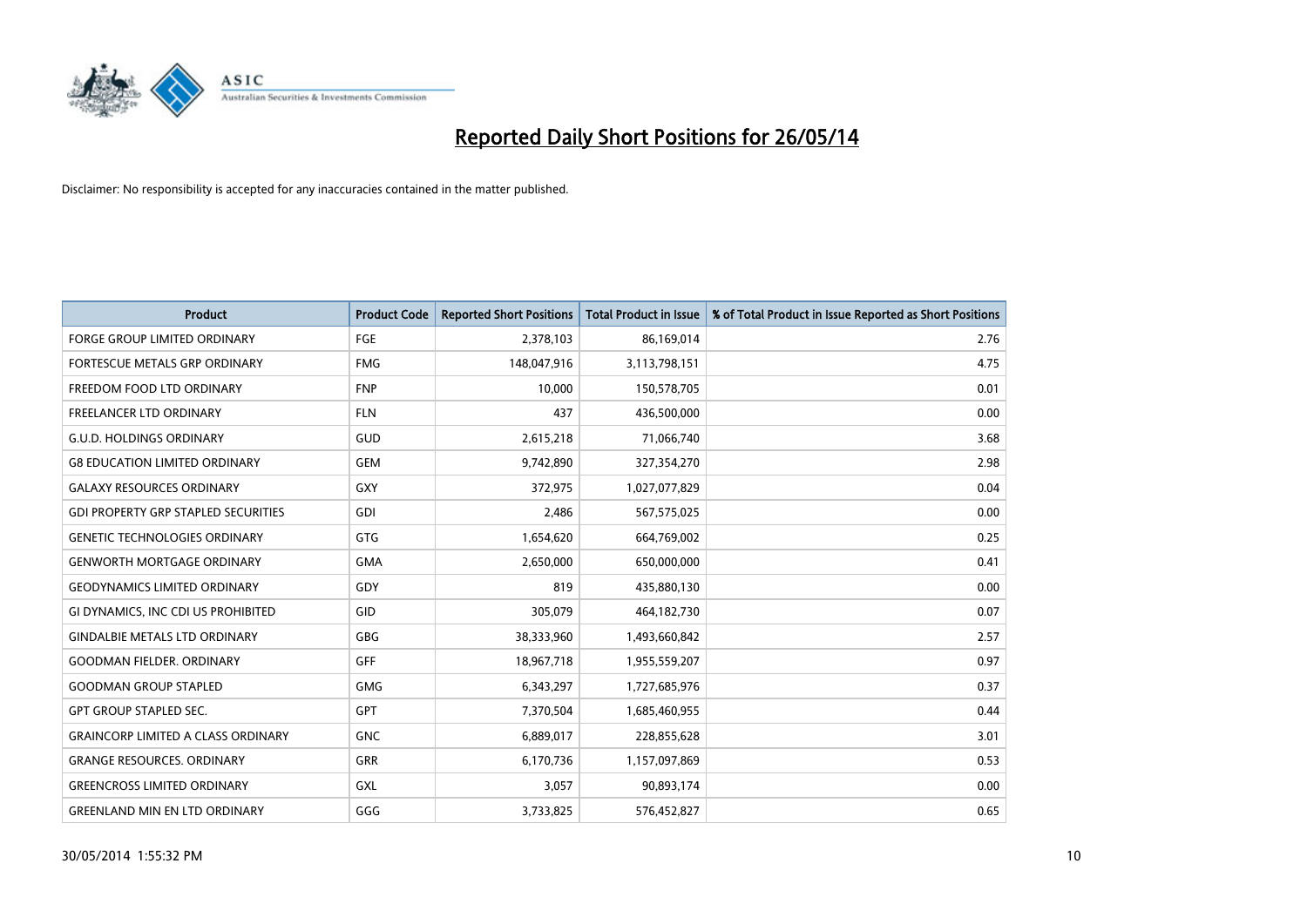

| <b>Product</b>                                   | <b>Product Code</b> | <b>Reported Short Positions</b> | <b>Total Product in Issue</b> | % of Total Product in Issue Reported as Short Positions |
|--------------------------------------------------|---------------------|---------------------------------|-------------------------------|---------------------------------------------------------|
| <b>GROWTHPOINT PROPERTY ORD/UNIT STAPLED SEC</b> | GOZ                 | 1,330,480                       | 488,029,437                   | 0.27                                                    |
| <b>GRYPHON MINERALS LTD ORDINARY</b>             | GRY                 | 4,379,691                       | 401,011,505                   | 1.09                                                    |
| <b>GUILDFORD COAL LTD ORDINARY</b>               | <b>GUF</b>          | 743,115                         | 761,857,020                   | 0.10                                                    |
| <b>GWA GROUP LTD ORDINARY</b>                    | <b>GWA</b>          | 15,128,491                      | 306,533,770                   | 4.94                                                    |
| HARVEY NORMAN ORDINARY                           | <b>HVN</b>          | 61,481,017                      | 1,062,316,784                 | 5.79                                                    |
| <b>HENDERSON GROUP CDI 1:1</b>                   | <b>HGG</b>          | 2,716,532                       | 655,128,628                   | 0.41                                                    |
| HFA HOLDINGS LIMITED ORDINARY                    | <b>HFA</b>          | 3,809                           | 118,738,157                   | 0.00                                                    |
| <b>HIGHLANDS PACIFIC ORDINARY</b>                | <b>HIG</b>          | 3,153                           | 854,261,346                   | 0.00                                                    |
| HILLGROVE RES LTD ORDINARY                       | <b>HGO</b>          | 794,270                         | 1,180,889,221                 | 0.07                                                    |
| <b>HILLS LTD ORDINARY</b>                        | <b>HIL</b>          | 27,911                          | 235, 173, 156                 | 0.01                                                    |
| HORIZON OIL LIMITED ORDINARY                     | <b>HZN</b>          | 86,108,612                      | 1,301,981,265                 | 6.61                                                    |
| <b>HOTEL PROPERTY STAPLED</b>                    | <b>HPI</b>          | 605,631                         | 132,870,000                   | 0.46                                                    |
| <b>IBUY GROUP LTD ORDINARY</b>                   | <b>IBY</b>          | 2,700,068                       | 425,843,536                   | 0.63                                                    |
| <b>ICAR ASIA LTD ORDINARY</b>                    | ICQ                 | 29,000                          | 121,889,834                   | 0.02                                                    |
| <b>ICON ENERGY LIMITED ORDINARY</b>              | <b>ICN</b>          | 27,075                          | 615,774,351                   | 0.00                                                    |
| <b>IINET LIMITED ORDINARY</b>                    | <b>IIN</b>          | 4,095,687                       | 161,238,847                   | 2.54                                                    |
| <b>ILUKA RESOURCES ORDINARY</b>                  | <b>ILU</b>          | 40,583,087                      | 418,700,517                   | 9.69                                                    |
| <b>IMDEX LIMITED ORDINARY</b>                    | <b>IMD</b>          | 4,250,683                       | 212,110,368                   | 2.00                                                    |
| <b>INCITEC PIVOT ORDINARY</b>                    | IPL                 | 28,976,426                      | 1,644,919,097                 | 1.76                                                    |
| INDEPENDENCE GROUP ORDINARY                      | <b>IGO</b>          | 410,423                         | 233,323,905                   | 0.18                                                    |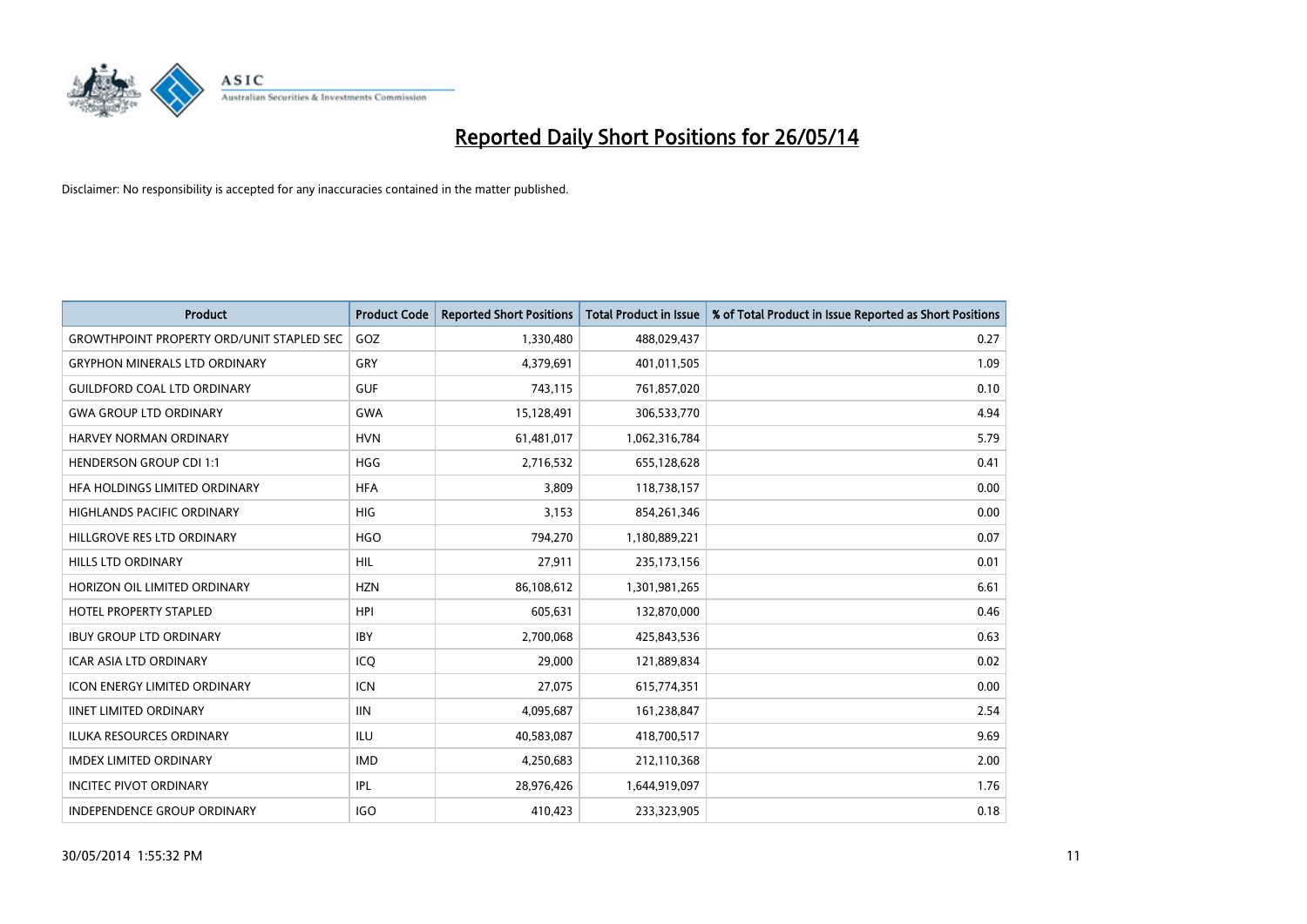

| <b>Product</b>                                | <b>Product Code</b> | <b>Reported Short Positions</b> | <b>Total Product in Issue</b> | % of Total Product in Issue Reported as Short Positions |
|-----------------------------------------------|---------------------|---------------------------------|-------------------------------|---------------------------------------------------------|
| <b>INDOCHINE MINING LTD ORDINARY</b>          | <b>IDC</b>          | 18,008                          | 1,003,497,126                 | 0.00                                                    |
| INDOPHIL RESOURCES ORDINARY                   | <b>IRN</b>          | 2,293,415                       | 1,203,146,194                 | 0.19                                                    |
| <b>INDUSTRIA REIT STAPLED</b>                 | <b>IDR</b>          | 63,265                          | 125,000,001                   | 0.05                                                    |
| INFIGEN ENERGY STAPLED SECURITIES             | <b>IFN</b>          | 2,985,304                       | 764,993,434                   | 0.39                                                    |
| <b>INGENIA GROUP STAPLED SECURITIES</b>       | <b>INA</b>          | 1,025,343                       | 676,240,232                   | 0.15                                                    |
| <b>INSURANCE AUSTRALIA ORDINARY</b>           | IAG                 | 18,533,715                      | 2,341,618,048                 | 0.79                                                    |
| <b>INTREPID MINES ORDINARY</b>                | IAU                 | 15,216,605                      | 557,162,848                   | 2.73                                                    |
| <b>INVESTA OFFICE FUND STAPLED SECURITIES</b> | <b>IOF</b>          | 416,616                         | 614,047,458                   | 0.07                                                    |
| <b>INVOCARE LIMITED ORDINARY</b>              | <b>IVC</b>          | 4,255,608                       | 110,030,298                   | 3.87                                                    |
| <b>IOOF HOLDINGS LTD ORDINARY</b>             | IFL                 | 1,745,840                       | 232,118,034                   | 0.75                                                    |
| <b>IPROPERTY GROUP LTD ORDINARY</b>           | <b>IPP</b>          | 1,192,831                       | 181,579,840                   | 0.66                                                    |
| <b>IRESS LIMITED ORDINARY</b>                 | <b>IRE</b>          | 2,701,321                       | 158,585,126                   | 1.70                                                    |
| <b>IRON ORE HOLDINGS ORDINARY</b>             | <b>IOH</b>          | 26,197                          | 161,174,005                   | 0.02                                                    |
| <b>ISELECT LTD ORDINARY</b>                   | <b>ISU</b>          | 7,524,859                       | 260,889,894                   | 2.88                                                    |
| ISHS GLOBAL 100 ETF CDI 1:1                   | <b>IOO</b>          | 9,378                           | 10,600,000                    | 0.09                                                    |
| JAMES HARDIE INDUST CHESS DEPOSITARY INT      | <b>IHX</b>          | 5,089,135                       | 445,037,502                   | 1.14                                                    |
| <b>JAPARA HEALTHCARE LT ORDINARY</b>          | <b>IHC</b>          | 9,071,362                       | 262,500,000                   | 3.46                                                    |
| <b>JB HI-FI LIMITED ORDINARY</b>              | <b>JBH</b>          | 10,520,807                      | 100,385,400                   | 10.48                                                   |
| <b>KAGARA LTD ORDINARY</b>                    | KZL                 | 4,528,202                       | 798,953,117                   | 0.57                                                    |
| KAROON GAS AUSTRALIA ORDINARY                 | <b>KAR</b>          | 14,805,945                      | 255,841,581                   | 5.79                                                    |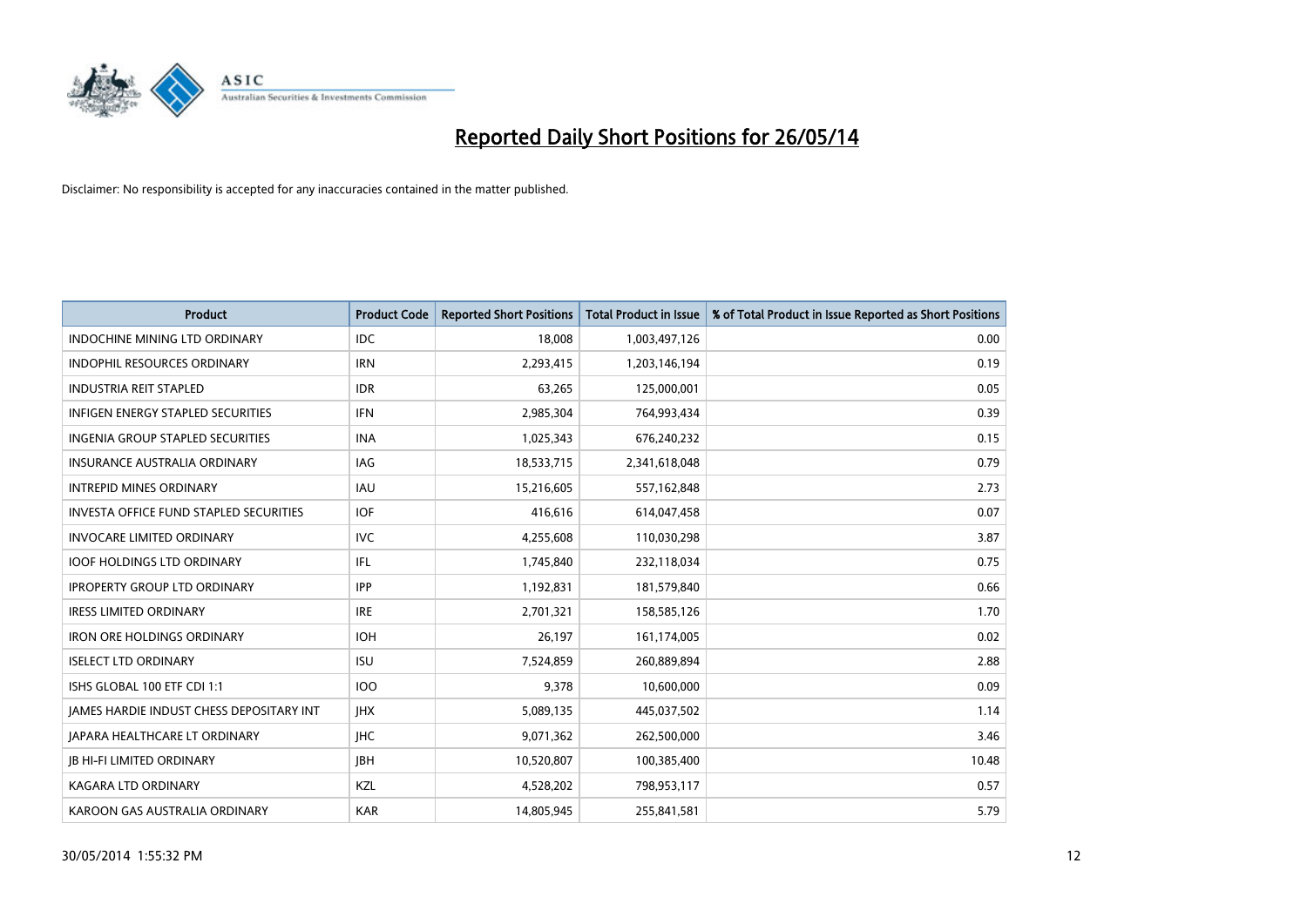

| <b>Product</b>                        | <b>Product Code</b> | <b>Reported Short Positions</b> | <b>Total Product in Issue</b> | % of Total Product in Issue Reported as Short Positions |
|---------------------------------------|---------------------|---------------------------------|-------------------------------|---------------------------------------------------------|
| KATHMANDU HOLD LTD ORDINARY           | <b>KMD</b>          | 919,516                         | 200,633,469                   | 0.46                                                    |
| <b>KBL MINING LIMITED ORDINARY</b>    | <b>KBL</b>          | 1,820                           | 393,535,629                   | 0.00                                                    |
| KIM DIAMONDS LTD ORDINARY             | <b>KDL</b>          | 158,000                         | 104,203,915                   | 0.15                                                    |
| KINGSGATE CONSOLID. ORDINARY          | <b>KCN</b>          | 7,412,087                       | 223,584,937                   | 3.32                                                    |
| KINGSROSE MINING LTD ORDINARY         | <b>KRM</b>          | 340,903                         | 358,611,493                   | 0.10                                                    |
| LEIGHTON HOLDINGS ORDINARY            | LEI                 | 7,862,975                       | 338,503,563                   | 2.32                                                    |
| LEND LEASE GROUP UNIT/ORD STAPLED     | <b>LLC</b>          | 6,043,870                       | 577,475,833                   | 1.05                                                    |
| LIQUEFIED NATURAL ORDINARY            | <b>LNG</b>          | 592,795                         | 387,186,269                   | 0.15                                                    |
| <b>LOGICAMMS LIMITED ORDINARY</b>     | <b>LCM</b>          | 13,680                          | 71,178,179                    | 0.02                                                    |
| LONESTAR RESO LTD ORDINARY            | <b>LNR</b>          | 600,536                         | 752,187,211                   | 0.08                                                    |
| LYCOPODIUM LIMITED ORDINARY           | <b>LYL</b>          |                                 | 38,965,103                    | 0.00                                                    |
| <b>LYNAS CORPORATION ORDINARY</b>     | <b>LYC</b>          | 146,494,336                     | 1,961,285,594                 | 7.47                                                    |
| <b>M2 GRP LTD ORDINARY</b>            | <b>MTU</b>          | 17,267,292                      | 180,398,183                   | 9.57                                                    |
| <b>MACA LIMITED ORDINARY</b>          | <b>MLD</b>          | 272,742                         | 202,676,373                   | 0.13                                                    |
| <b>MACMAHON HOLDINGS ORDINARY</b>     | <b>MAH</b>          | 24,964                          | 1,261,699,966                 | 0.00                                                    |
| MACO ATLAS ROADS GRP ORDINARY STAPLED | <b>MOA</b>          | 4,875,711                       | 487,230,540                   | 1.00                                                    |
| MACQUARIE GROUP LTD ORDINARY          | <b>MQG</b>          | 1,355,763                       | 321,085,433                   | 0.42                                                    |
| MAGELLAN FIN GRP LTD ORDINARY         | <b>MFG</b>          | 2,550,532                       | 158,842,157                   | 1.61                                                    |
| <b>MATRIX C &amp; E LTD ORDINARY</b>  | <b>MCE</b>          | 2,937,595                       | 94,555,428                    | 3.11                                                    |
| MAVERICK DRILLING ORDINARY            | <b>MAD</b>          | 8,102,140                       | 533,885,763                   | 1.52                                                    |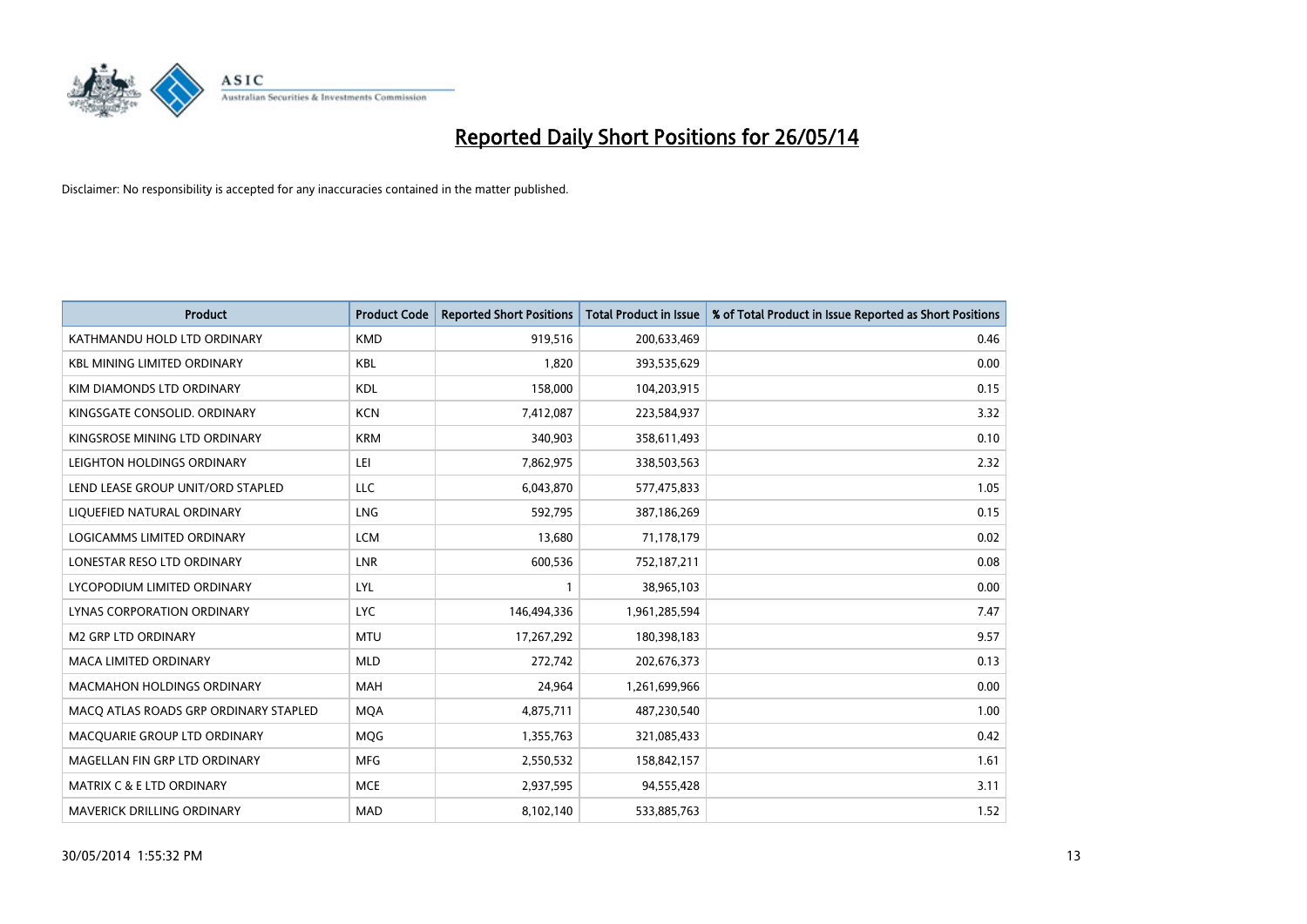

| <b>Product</b>                       | <b>Product Code</b> | <b>Reported Short Positions</b> | <b>Total Product in Issue</b> | % of Total Product in Issue Reported as Short Positions |
|--------------------------------------|---------------------|---------------------------------|-------------------------------|---------------------------------------------------------|
| <b>MAXITRANS INDUSTRIES ORDINARY</b> | <b>MXI</b>          | 476,684                         | 185,075,653                   | 0.26                                                    |
| MAYNE PHARMA LTD ORDINARY            | <b>MYX</b>          | 276,481                         | 586,651,477                   | 0.05                                                    |
| <b>MCALEESE LTD ORDINARY</b>         | <b>MCS</b>          | 3,244                           | 287,365,502                   | 0.00                                                    |
| MCMILLAN SHAKESPEARE ORDINARY        | <b>MMS</b>          | 400,912                         | 74,523,965                    | 0.54                                                    |
| <b>MCPHERSON'S LTD ORDINARY</b>      | <b>MCP</b>          | 200,323                         | 95,434,645                    | 0.21                                                    |
| MEDUSA MINING LTD ORDINARY           | <b>MML</b>          | 5,035,569                       | 207,794,301                   | 2.42                                                    |
| MELBOURNE IT LIMITED ORDINARY        | <b>MLB</b>          | $\overline{2}$                  | 92,944,392                    | 0.00                                                    |
| <b>MERMAID MARINE ORDINARY</b>       | <b>MRM</b>          | 6,482,676                       | 366,766,098                   | 1.77                                                    |
| MESOBLAST LIMITED ORDINARY           | <b>MSB</b>          | 22,492,269                      | 321,616,694                   | 6.99                                                    |
| METALS X LIMITED ORDINARY            | <b>MLX</b>          | 1,257,708                       | 1,655,386,110                 | 0.08                                                    |
| METCASH LIMITED ORDINARY             | <b>MTS</b>          | 96,921,904                      | 888,338,048                   | 10.91                                                   |
| METMINCO LIMITED ORDINARY            | <b>MNC</b>          | 142,147                         | 1,749,543,023                 | 0.01                                                    |
| MIGHTY RIVER POWER ORDINARY          | <b>MYT</b>          | 3,677,411                       | 1,400,012,517                 | 0.26                                                    |
| MINCOR RESOURCES NL ORDINARY         | <b>MCR</b>          | 56,176                          | 188,208,274                   | 0.03                                                    |
| MINERAL DEPOSITS ORDINARY            | <b>MDL</b>          | 1,238,804                       | 103,538,786                   | 1.20                                                    |
| MINERAL RESOURCES. ORDINARY          | <b>MIN</b>          | 9,596,806                       | 186,556,246                   | 5.14                                                    |
| MINT WIRELESS ORDINARY               | <b>MNW</b>          | 1,112,675                       | 447,372,395                   | 0.25                                                    |
| MIRABELA NICKEL LTD ORDINARY         | <b>MBN</b>          | 18,455,648                      | 876,801,147                   | 2.10                                                    |
| MIRVAC GROUP STAPLED SECURITIES      | <b>MGR</b>          | 4,801,415                       | 3,692,279,772                 | 0.13                                                    |
| MOLOPO ENERGY LTD ORDINARY           | <b>MPO</b>          | 222,623                         | 248,505,936                   | 0.09                                                    |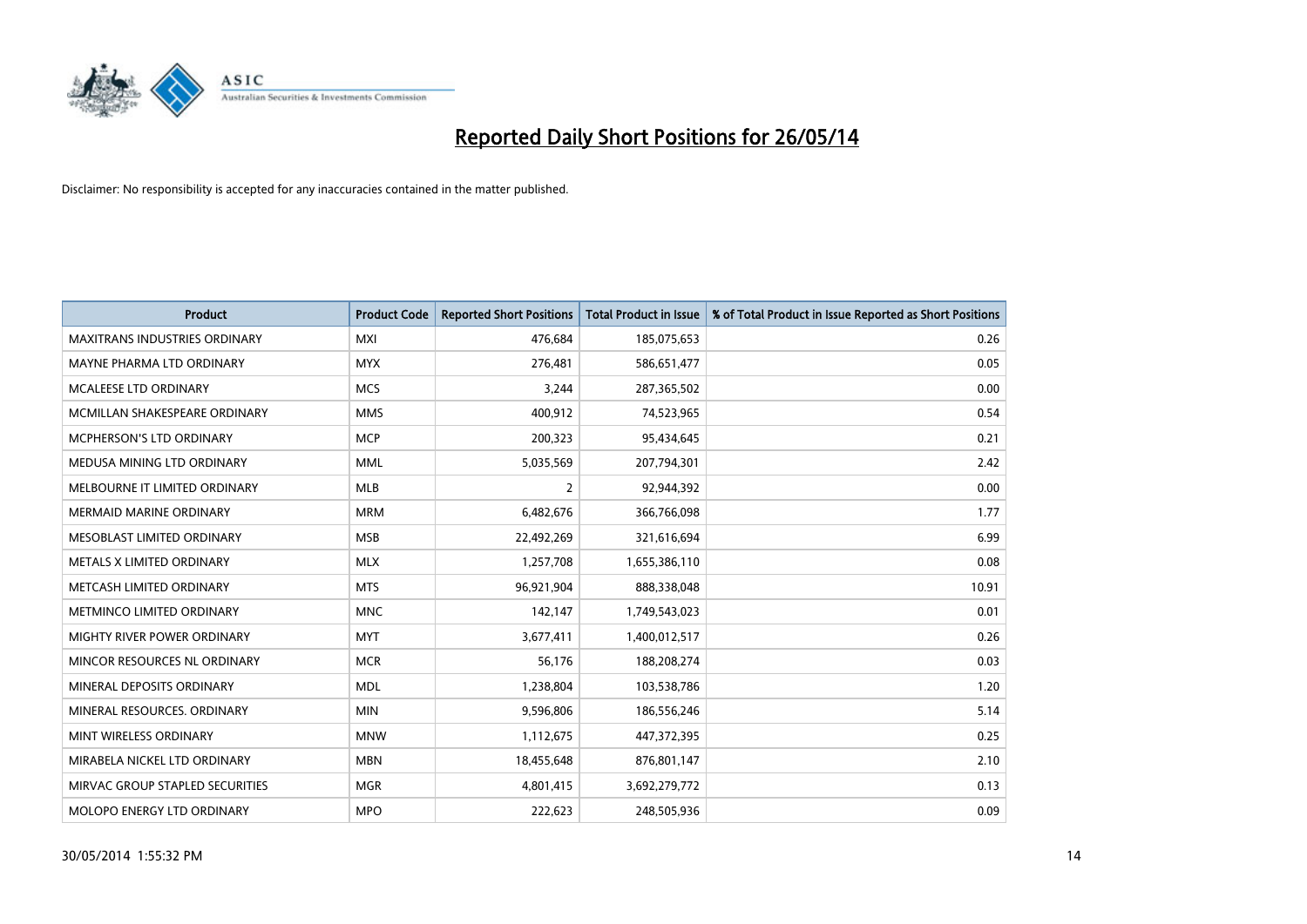

| <b>Product</b>                    | <b>Product Code</b> | <b>Reported Short Positions</b> | <b>Total Product in Issue</b> | % of Total Product in Issue Reported as Short Positions |
|-----------------------------------|---------------------|---------------------------------|-------------------------------|---------------------------------------------------------|
| MONADELPHOUS GROUP ORDINARY       | <b>MND</b>          | 11,752,633                      | 92,679,570                    | 12.68                                                   |
| MORTGAGE CHOICE LTD ORDINARY      | <b>MOC</b>          | 44,888                          | 123,780,387                   | 0.04                                                    |
| <b>MOUNT GIBSON IRON ORDINARY</b> | <b>MGX</b>          | 13,959,669                      | 1,090,584,232                 | 1.28                                                    |
| MULTIPLEX SITES SITES             | <b>MXUPA</b>        | 1.800                           | 4,500,000                     | 0.04                                                    |
| MURCHISON METALS LTD ORDINARY     | <b>MMX</b>          | 215,291                         | 450,497,346                   | 0.05                                                    |
| <b>MYER HOLDINGS LTD ORDINARY</b> | <b>MYR</b>          | 58,845,215                      | 585,684,551                   | 10.05                                                   |
| NANOSONICS LIMITED ORDINARY       | <b>NAN</b>          | 443,539                         | 263,798,826                   | 0.17                                                    |
| NATIONAL AUST. BANK ORDINARY      | <b>NAB</b>          | 9,293,835                       | 2,353,916,258                 | 0.39                                                    |
| NATIONAL STORAGE STAPLED          | <b>NSR</b>          | 274,195                         | 244,897,097                   | 0.11                                                    |
| NAVITAS LIMITED ORDINARY          | <b>NVT</b>          | 3,157,115                       | 375,712,581                   | 0.84                                                    |
| NEARMAP LTD ORDINARY              | <b>NEA</b>          | 156,269                         | 337,346,101                   | 0.05                                                    |
| NEON ENERGY LIMITED ORDINARY      | <b>NEN</b>          | 225,474                         | 553,037,848                   | 0.04                                                    |
| NEW HOPE CORPORATION ORDINARY     | <b>NHC</b>          | 1,122,889                       | 830,933,112                   | 0.14                                                    |
| NEWCREST MINING ORDINARY          | <b>NCM</b>          | 8,214,250                       | 766,510,971                   | 1.07                                                    |
| NEWS CORP A NON-VOTING CDI        | <b>NWSLV</b>        | 394,189                         | 3,115,091                     | 12.65                                                   |
| NEWS CORP B VOTING CDI            | <b>NWS</b>          | 2,225,366                       | 20,738,712                    | 10.73                                                   |
| NEWSAT LIMITED ORDINARY           | <b>NWT</b>          | 8,056,289                       | 612,199,841                   | 1.32                                                    |
| NEXTDC LIMITED ORDINARY           | <b>NXT</b>          | 13,213,398                      | 193,154,486                   | 6.84                                                    |
| NEXUS ENERGY LIMITED ORDINARY     | <b>NXS</b>          | 114,651,539                     | 1,330,219,459                 | 8.62                                                    |
| NIB HOLDINGS LIMITED ORDINARY     | <b>NHF</b>          | 2,205,646                       | 439,004,182                   | 0.50                                                    |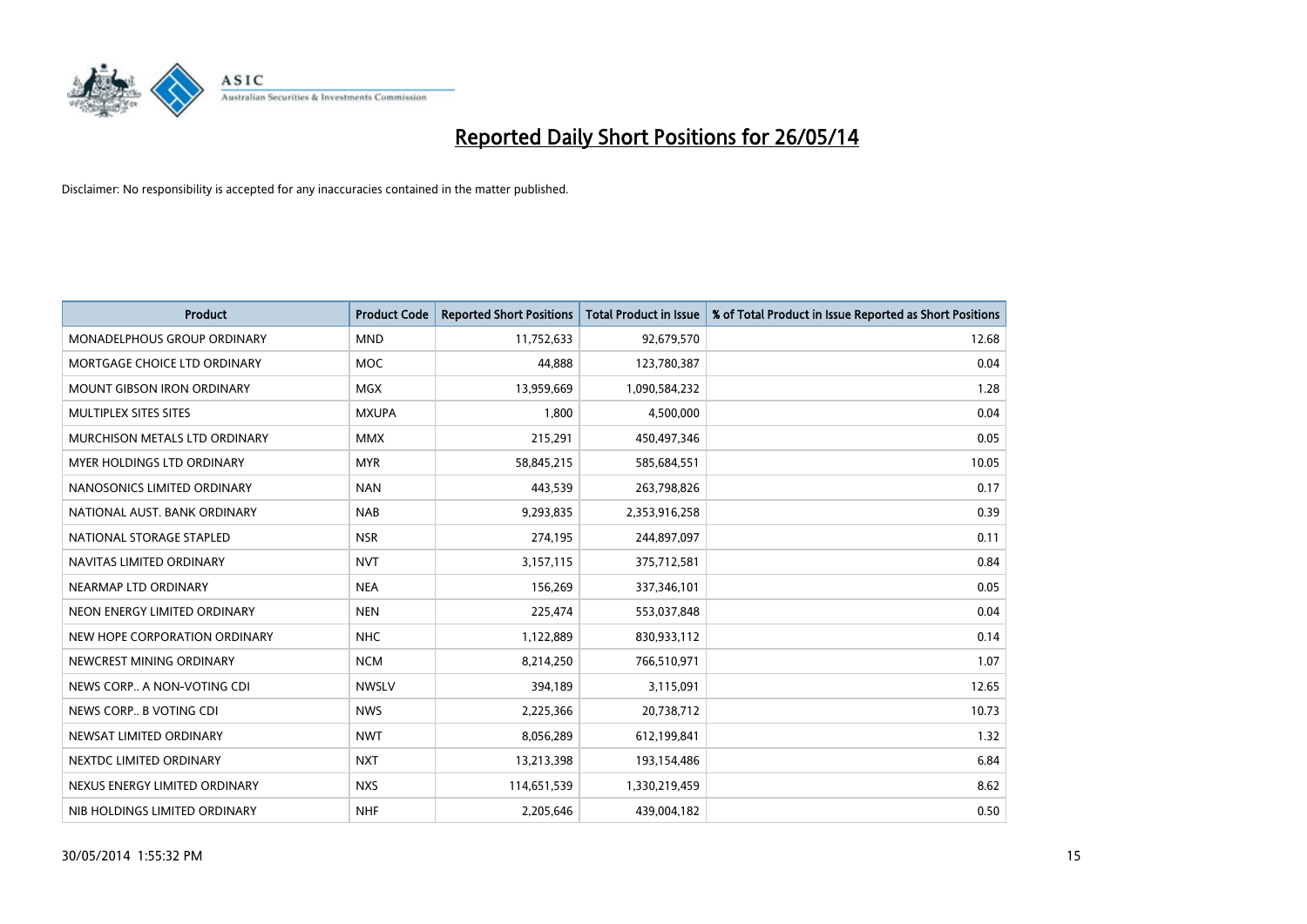

| <b>Product</b>                        | <b>Product Code</b> | <b>Reported Short Positions</b> | <b>Total Product in Issue</b> | % of Total Product in Issue Reported as Short Positions |
|---------------------------------------|---------------------|---------------------------------|-------------------------------|---------------------------------------------------------|
| NICK SCALI LIMITED ORDINARY           | <b>NCK</b>          | $\mathbf{1}$                    | 81,000,000                    | 0.00                                                    |
| NIDO PETROLEUM ORDINARY               | <b>NDO</b>          | 47,402                          | 2,048,317,635                 | 0.00                                                    |
| NINE ENTERTAINMENT ORDINARY           | <b>NEC</b>          | 8,133,421                       | 940,295,023                   | 0.86                                                    |
| NOBLE MINERAL RES ORDINARY            | <b>NMG</b>          | 2,365,726                       | 666,397,952                   | 0.36                                                    |
| NORTHERN IRON LTD ORDINARY            | <b>NFE</b>          | 22,785                          | 484,405,314                   | 0.00                                                    |
| NORTHERN STAR ORDINARY                | <b>NST</b>          | 699,700                         | 578,591,915                   | 0.12                                                    |
| NOVOGEN LIMITED ORDINARY              | <b>NRT</b>          | 59,693                          | 168,557,834                   | 0.04                                                    |
| NRW HOLDINGS LIMITED ORDINARY         | <b>NWH</b>          | 14,038,761                      | 278,888,011                   | 5.03                                                    |
| NUCOAL RESOURCES LTD ORDINARY         | <b>NCR</b>          | 1                               | 768,612,354                   | 0.00                                                    |
| NUFARM LIMITED ORDINARY               | <b>NUF</b>          | 16,233,315                      | 264,021,627                   | 6.15                                                    |
| NUPLEX INDUSTRIES ORDINARY            | <b>NPX</b>          | 1,000                           | 198,125,827                   | 0.00                                                    |
| OAKTON LIMITED ORDINARY               | <b>OKN</b>          | 502                             | 89,990,235                    | 0.00                                                    |
| OCEANAGOLD CORP. CHESS DEPOSITARY INT | <b>OGC</b>          | 2,363,547                       | 300,567,377                   | 0.79                                                    |
| OCEANIA CAPITAL LTD ORDINARY          | <b>OCP</b>          | $\mathbf{1}$                    | 35,307,209                    | 0.00                                                    |
| OIL SEARCH LTD ORDINARY               | OSH                 | 8,273,982                       | 1,496,692,453                 | 0.55                                                    |
| OM HOLDINGS LIMITED ORDINARY          | OMH                 | 1,410,937                       | 733,423,337                   | 0.19                                                    |
| ORICA LIMITED ORDINARY                | ORI                 | 9,070,028                       | 370,924,362                   | 2.45                                                    |
| ORIGIN ENERGY ORDINARY                | <b>ORG</b>          | 7,621,187                       | 1,103,645,753                 | 0.69                                                    |
| OROCOBRE LIMITED ORDINARY             | <b>ORE</b>          | 2,146,040                       | 132,041,911                   | 1.63                                                    |
| ORORA LIMITED ORDINARY                | <b>ORA</b>          | 1,263,017                       | 1,206,684,923                 | 0.10                                                    |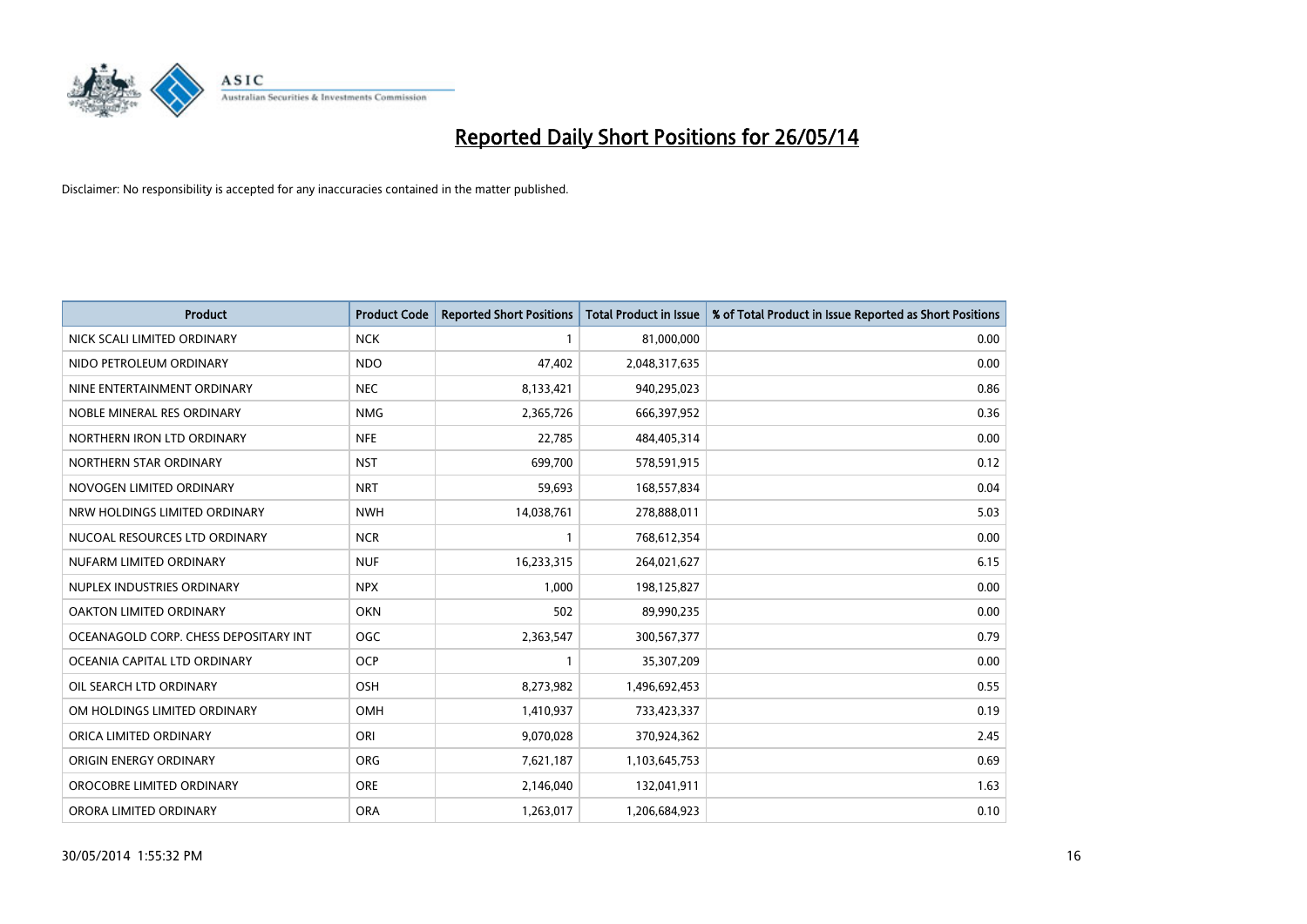

| <b>Product</b>                | <b>Product Code</b> | <b>Reported Short Positions</b> | <b>Total Product in Issue</b> | % of Total Product in Issue Reported as Short Positions |
|-------------------------------|---------------------|---------------------------------|-------------------------------|---------------------------------------------------------|
| OROTONGROUP LIMITED ORDINARY  | ORL                 | 207,045                         | 40,880,902                    | 0.51                                                    |
| OZ MINERALS ORDINARY          | OZL                 | 12,452,620                      | 303,470,022                   | 4.10                                                    |
| OZFOREX GROUP LTD ORDINARY    | <b>OFX</b>          | 5,177,104                       | 240,000,000                   | 2.16                                                    |
| PACIFIC BRANDS ORDINARY       | <b>PBG</b>          | 20,745,751                      | 917,226,291                   | 2.26                                                    |
| PACT GROUP HLDGS LTD ORDINARY | <b>PGH</b>          | 2,902,162                       | 294,097,961                   | 0.99                                                    |
| PALADIN ENERGY LTD ORDINARY   | <b>PDN</b>          | 94,458,618                      | 964,367,284                   | 9.79                                                    |
| PANAUST LIMITED ORDINARY      | <b>PNA</b>          | 975,922                         | 635,580,654                   | 0.15                                                    |
| PANORAMIC RESOURCES ORDINARY  | PAN                 | 843,647                         | 322,275,824                   | 0.26                                                    |
| PANTERRA GOLD LTD ORDINARY    | PGI                 | 1                               | 772,781,012                   | 0.00                                                    |
| PAPERLINX LIMITED ORDINARY    | <b>PPX</b>          | 44,770                          | 665, 181, 261                 | 0.01                                                    |
| PAPILLON RES LTD ORDINARY     | PIR                 | 13,195,631                      | 341,794,210                   | 3.86                                                    |
| PATTIES FOODS LTD ORDINARY    | <b>PFL</b>          | 1                               | 139,144,338                   | 0.00                                                    |
| PEET LIMITED ORDINARY         | <b>PPC</b>          | 80,474                          | 433,389,348                   | 0.02                                                    |
| PERPETUAL LIMITED ORDINARY    | <b>PPT</b>          | 1,261,508                       | 46,574,426                    | 2.71                                                    |
| PERSEUS MINING LTD ORDINARY   | PRU                 | 20,046,231                      | 526,656,401                   | 3.81                                                    |
| PHARMAXIS LTD ORDINARY        | <b>PXS</b>          | 408,118                         | 309,514,849                   | 0.13                                                    |
| PIONEER CREDIT LTD ORDINARY   | <b>PNC</b>          | 984,300                         | 45,373,990                    | 2.17                                                    |
| PLATINUM ASSET ORDINARY       | <b>PTM</b>          | 590,726                         | 580,336,142                   | 0.10                                                    |
| PLATINUM AUSTRALIA ORDINARY   | <b>PLA</b>          | 836,127                         | 504,968,043                   | 0.17                                                    |
| PLATINUM CAPITAL LTD ORDINARY | <b>PMC</b>          | 5,108                           | 231,071,933                   | 0.00                                                    |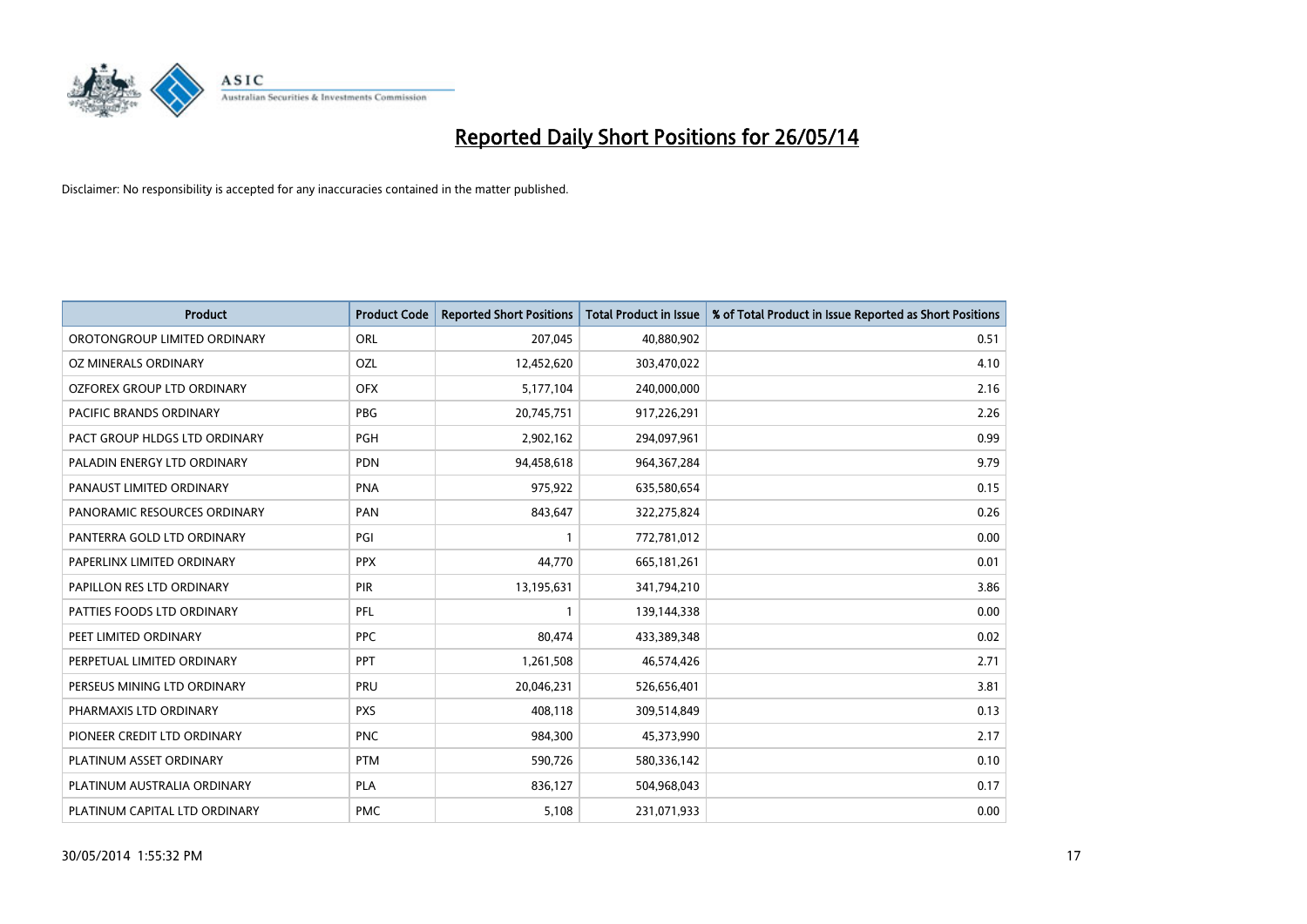

| <b>Product</b>                      | <b>Product Code</b> | <b>Reported Short Positions</b> | <b>Total Product in Issue</b> | % of Total Product in Issue Reported as Short Positions |
|-------------------------------------|---------------------|---------------------------------|-------------------------------|---------------------------------------------------------|
| <b>PMP LIMITED ORDINARY</b>         | <b>PMP</b>          | 1,571,414                       | 323,781,124                   | 0.49                                                    |
| PRANA BIOTECHNOLOGY ORDINARY        | <b>PBT</b>          | 884,665                         | 488,646,960                   | 0.18                                                    |
| PREMIER INVESTMENTS ORDINARY        | <b>PMV</b>          | 137,997                         | 155,714,874                   | 0.09                                                    |
| PRIMA BIOMED LTD ORDINARY           | <b>PRR</b>          | 411,671                         | 1,228,709,341                 | 0.03                                                    |
| PRIMARY HEALTH CARE ORDINARY        | <b>PRY</b>          | 15,200,046                      | 505,659,944                   | 3.01                                                    |
| PRIME MEDIA GRP LTD ORDINARY        | <b>PRT</b>          | 1,904,306                       | 366,330,303                   | 0.52                                                    |
| PROGRAMMED ORDINARY                 | <b>PRG</b>          | 67,862                          | 118,253,992                   | 0.06                                                    |
| PURA VIDA ENERGY NL ORDINARY        | <b>PVD</b>          | 36,537                          | 127,168,198                   | 0.03                                                    |
| <b>QANTAS AIRWAYS ORDINARY</b>      | QAN                 | 63,700,837                      | 2,196,330,250                 | 2.90                                                    |
| OBE INSURANCE GROUP ORDINARY        | <b>OBE</b>          | 24,480,565                      | 1,253,883,293                 | 1.95                                                    |
| ORXPHARMA LTD ORDINARY              | <b>QRX</b>          | 30,000                          | 164,190,969                   | 0.02                                                    |
| <b>QUBE HOLDINGS LTD ORDINARY</b>   | QUB                 | 23,375,956                      | 1,051,172,929                 | 2.22                                                    |
| RAMELIUS RESOURCES ORDINARY         | <b>RMS</b>          | 12,110                          | 365,740,380                   | 0.00                                                    |
| RAMSAY HEALTH CARE ORDINARY         | <b>RHC</b>          | 1,303,090                       | 202,081,252                   | 0.64                                                    |
| <b>RCG CORPORATION LTD ORDINARY</b> | <b>RCG</b>          | 125,147                         | 263,808,625                   | 0.05                                                    |
| <b>RCR TOMLINSON ORDINARY</b>       | <b>RCR</b>          | 374,173                         | 136,989,238                   | 0.27                                                    |
| <b>REA GROUP ORDINARY</b>           | <b>REA</b>          | 933,793                         | 131,714,699                   | 0.71                                                    |
| <b>RECALL HOLDINGS LTD ORDINARY</b> | <b>REC</b>          | 2,839,437                       | 312,836,448                   | 0.91                                                    |
| <b>RECKON LIMITED ORDINARY</b>      | <b>RKN</b>          | 1,342,394                       | 126,913,066                   | 1.06                                                    |
| RED FORK ENERGY ORDINARY            | <b>RFE</b>          | 2,510,049                       | 501,051,719                   | 0.50                                                    |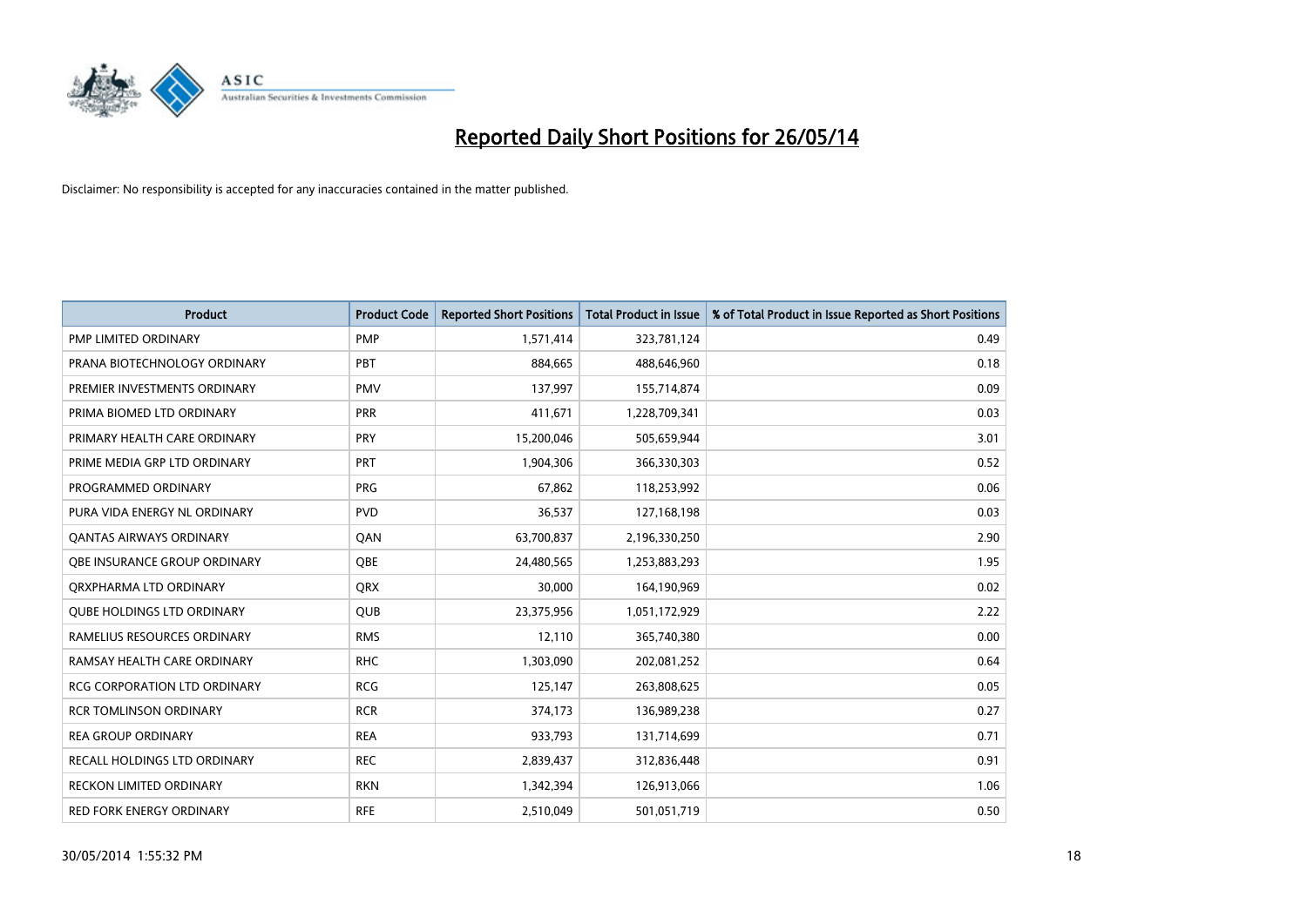

| Product                            | <b>Product Code</b> | <b>Reported Short Positions</b> | <b>Total Product in Issue</b> | % of Total Product in Issue Reported as Short Positions |
|------------------------------------|---------------------|---------------------------------|-------------------------------|---------------------------------------------------------|
| REDBANK ENERGY LTD ORDINARY        | <b>AEJ</b>          | 13                              | 786,287                       | 0.00                                                    |
| REECE AUSTRALIA LTD. ORDINARY      | <b>REH</b>          | 77                              | 99,600,000                    | 0.00                                                    |
| REED RESOURCES LTD ORDINARY        | <b>RDR</b>          | 1,015                           | 523,453,895                   | 0.00                                                    |
| REGIS RESOURCES ORDINARY           | <b>RRL</b>          | 23,725,022                      | 499,744,095                   | 4.75                                                    |
| RESMED INC CDI 10:1                | <b>RMD</b>          | 34,379,212                      | 1,402,915,440                 | 2.45                                                    |
| RESOLUTE MINING ORDINARY           | <b>RSG</b>          | 11,524,281                      | 641,189,223                   | 1.80                                                    |
| RESOURCE GENERATION ORDINARY       | <b>RES</b>          | 1,220                           | 581,380,338                   | 0.00                                                    |
| RETAIL FOOD GROUP ORDINARY         | <b>RFG</b>          | 4,974,638                       | 144,868,508                   | 3.43                                                    |
| REX MINERALS LIMITED ORDINARY      | <b>RXM</b>          | 653,804                         | 220,519,784                   | 0.30                                                    |
| <b>RIDLEY CORPORATION ORDINARY</b> | <b>RIC</b>          | 2,196,770                       | 307,817,071                   | 0.71                                                    |
| RIO TINTO LIMITED ORDINARY         | <b>RIO</b>          | 3,952,765                       | 435,758,720                   | 0.91                                                    |
| ROC OIL COMPANY ORDINARY           | <b>ROC</b>          | 329,416                         | 687,618,400                   | 0.05                                                    |
| ROYAL WOLF HOLDINGS ORDINARY       | <b>RWH</b>          | 192,532                         | 100,387,052                   | 0.19                                                    |
| RUBIK FINANCIAL LTD, ORDINARY      | <b>RFL</b>          | 100                             | 308,581,732                   | 0.00                                                    |
| <b>RXP SERVICES LTD ORDINARY</b>   | <b>RXP</b>          | 62,000                          | 133,028,367                   | 0.05                                                    |
| SAI GLOBAL LIMITED ORDINARY        | SAI                 | 6,633,790                       | 210,793,906                   | 3.15                                                    |
| SALMAT LIMITED ORDINARY            | <b>SLM</b>          | 54                              | 159,812,799                   | 0.00                                                    |
| SAMSON OIL & GAS LTD ORDINARY      | SSN                 | 17,520,000                      | 2,837,756,933                 | 0.62                                                    |
| SANDFIRE RESOURCES ORDINARY        | <b>SFR</b>          | 794,626                         | 155,640,968                   | 0.51                                                    |
| <b>SANTOS LTD ORDINARY</b>         | <b>STO</b>          | 6,076,050                       | 975,329,331                   | 0.62                                                    |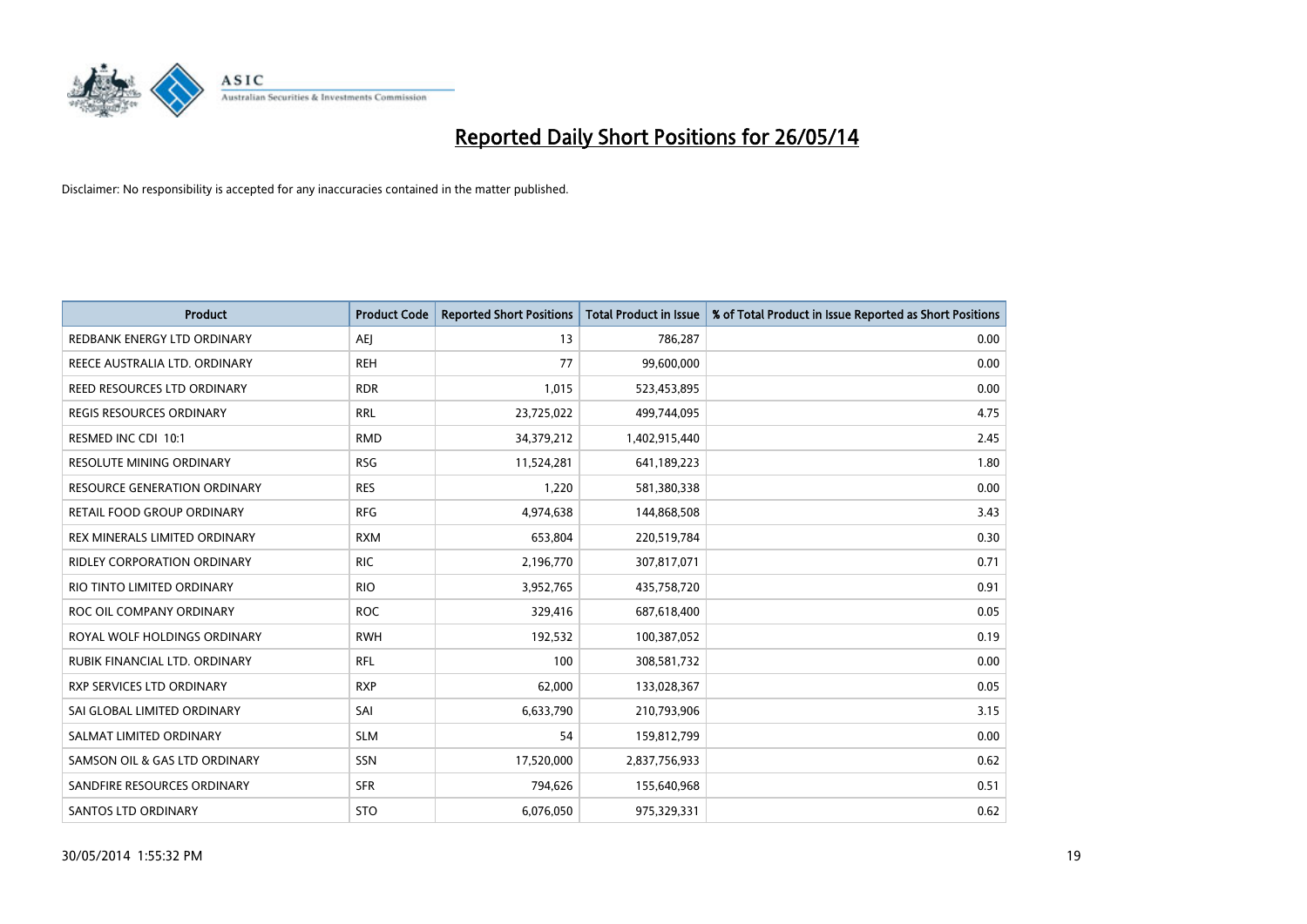

| <b>Product</b>                           | <b>Product Code</b> | <b>Reported Short Positions</b> | <b>Total Product in Issue</b> | % of Total Product in Issue Reported as Short Positions |
|------------------------------------------|---------------------|---------------------------------|-------------------------------|---------------------------------------------------------|
| SARACEN MINERAL ORDINARY                 | SAR                 | 864,761                         | 792,784,738                   | 0.11                                                    |
| SCA PROPERTY GROUP STAPLED SECURITIES    | <b>SCP</b>          | 41,589,907                      | 648,628,320                   | 6.41                                                    |
| SEDGMAN LIMITED ORDINARY                 | <b>SDM</b>          | 275,545                         | 227,059,277                   | 0.12                                                    |
| SEEK LIMITED ORDINARY                    | <b>SEK</b>          | 8,887,643                       | 340,384,875                   | 2.61                                                    |
| SELECT HARVESTS ORDINARY                 | <b>SHV</b>          | 14,937                          | 57,999,427                    | 0.03                                                    |
| SENEX ENERGY LIMITED ORDINARY            | <b>SXY</b>          | 8,857,532                       | 1,145,058,917                 | 0.77                                                    |
| SERVCORP LIMITED ORDINARY                | SRV                 | 40.771                          | 98,432,275                    | 0.04                                                    |
| SERVICE STREAM ORDINARY                  | <b>SSM</b>          | 30                              | 386,389,873                   | 0.00                                                    |
| SEVEN GROUP HOLDINGS ORDINARY            | <b>SVW</b>          | 451,292                         | 305,294,332                   | 0.15                                                    |
| SEVEN WEST MEDIA LTD ORDINARY            | <b>SWM</b>          | 4,210,025                       | 999,160,872                   | 0.42                                                    |
| SEYMOUR WHYTE LTD ORDINARY               | SWL                 | 750                             | 87,647,595                    | 0.00                                                    |
| SG FLEET GROUP LTD ORDINARY              | SGF                 | 627,530                         | 242,691,826                   | 0.26                                                    |
| SIGMA PHARMACEUTICAL ORDINARY            | <b>SIP</b>          | 14,682,870                      | 1,125,026,719                 | 1.31                                                    |
| SILEX SYSTEMS ORDINARY                   | <b>SLX</b>          | 2,930,302                       | 170,367,734                   | 1.72                                                    |
| SILVER CHEF LIMITED ORDINARY             | <b>SIV</b>          | 114,971                         | 29,333,629                    | 0.39                                                    |
| SILVER LAKE RESOURCE ORDINARY            | <b>SLR</b>          | 26,987,179                      | 503,233,971                   | 5.36                                                    |
| SIMS METAL MGMT LTD ORDINARY             | SGM                 | 12,907,247                      | 204,469,540                   | 6.31                                                    |
| SINGAPORE TELECOMM. CHESS DEPOSITARY INT | SGT                 | 12,226,965                      | 144,402,021                   | 8.47                                                    |
| SINO GAS ENERGY ORDINARY                 | <b>SEH</b>          | 2,573,958                       | 1,530,457,040                 | 0.17                                                    |
| SIRIUS RESOURCES NL ORDINARY             | <b>SIR</b>          | 12,753,780                      | 261,980,167                   | 4.87                                                    |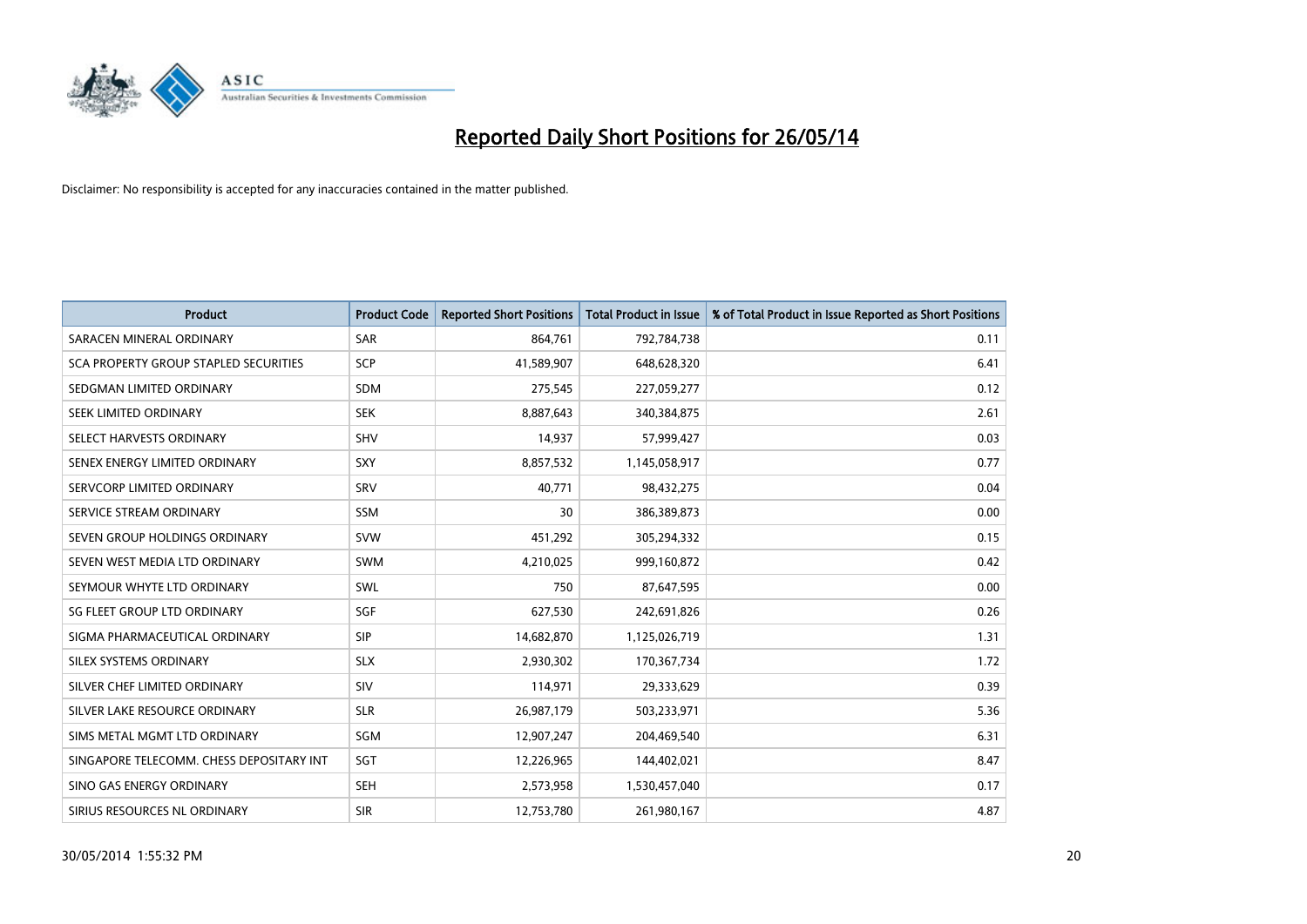

| <b>Product</b>                           | <b>Product Code</b> | <b>Reported Short Positions</b> | <b>Total Product in Issue</b> | % of Total Product in Issue Reported as Short Positions |
|------------------------------------------|---------------------|---------------------------------|-------------------------------|---------------------------------------------------------|
| SIRTEX MEDICAL ORDINARY                  | <b>SRX</b>          | 79,169                          | 56,108,439                    | 0.14                                                    |
| SKILLED GROUP LTD ORDINARY               | <b>SKE</b>          | 1,878,346                       | 235,254,496                   | 0.80                                                    |
| <b>SKY NETWORK ORDINARY</b>              | <b>SKT</b>          | 55,459                          | 389,139,785                   | 0.01                                                    |
| SKYCITY ENT GRP LTD ORDINARY             | <b>SKC</b>          | 217,310                         | 582,088,094                   | 0.04                                                    |
| <b>SLATER &amp; GORDON ORDINARY</b>      | SGH                 | 6,106,957                       | 204,338,625                   | 2.99                                                    |
| SMS MANAGEMENT, ORDINARY                 | <b>SMX</b>          | 2,366,647                       | 70,099,763                    | 3.38                                                    |
| SONIC HEALTHCARE ORDINARY                | <b>SHL</b>          | 3,382,756                       | 400,811,556                   | 0.84                                                    |
| SOUL PATTINSON (W.H) ORDINARY            | SOL                 | 10,559                          | 239,395,320                   | 0.00                                                    |
| SOUTH BOULDER MINES ORDINARY             | <b>STB</b>          | 1                               | 129,127,826                   | 0.00                                                    |
| SP AUSNET STAPLED SECURITIES             | <b>SPN</b>          | 45,127,368                      | 3,386,607,080                 | 1.33                                                    |
| SPARK INFRASTRUCTURE STAPLED US PROHIBT. | SKI                 | 27,963,249                      | 1,326,734,264                 | 2.11                                                    |
| SPDR 200 FUND ETF UNITS                  | <b>STW</b>          | 54,106                          | 45,026,368                    | 0.12                                                    |
| SPDR 200 RESOURCES ETF UNITS             | <b>OZR</b>          | 188                             | 1,601,962                     | 0.01                                                    |
| SPDR SMALL ORDS ETF UNITS                | SSO                 | 14,468                          | 801,304                       | 1.81                                                    |
| SPECIALTY FASHION ORDINARY               | <b>SFH</b>          | 2,229                           | 192,236,121                   | 0.00                                                    |
| SPOTLESS GRP HLD LTD ORDINARY            | SPO                 | 18,886,352                      | 1,098,290,267                 | 1.72                                                    |
| ST BARBARA LIMITED ORDINARY              | SBM                 | 27,971,166                      | 488,074,077                   | 5.73                                                    |
| STARPHARMA HOLDINGS ORDINARY             | <b>SPL</b>          | 15,911,693                      | 284,664,680                   | 5.59                                                    |
| STEADFAST GROUP LTD ORDINARY             | <b>SDF</b>          | 2,284,381                       | 501,638,307                   | 0.46                                                    |
| STH CRS ELECT ENGNR ORDINARY             | <b>SXE</b>          | 19,573                          | 161,523,130                   | 0.01                                                    |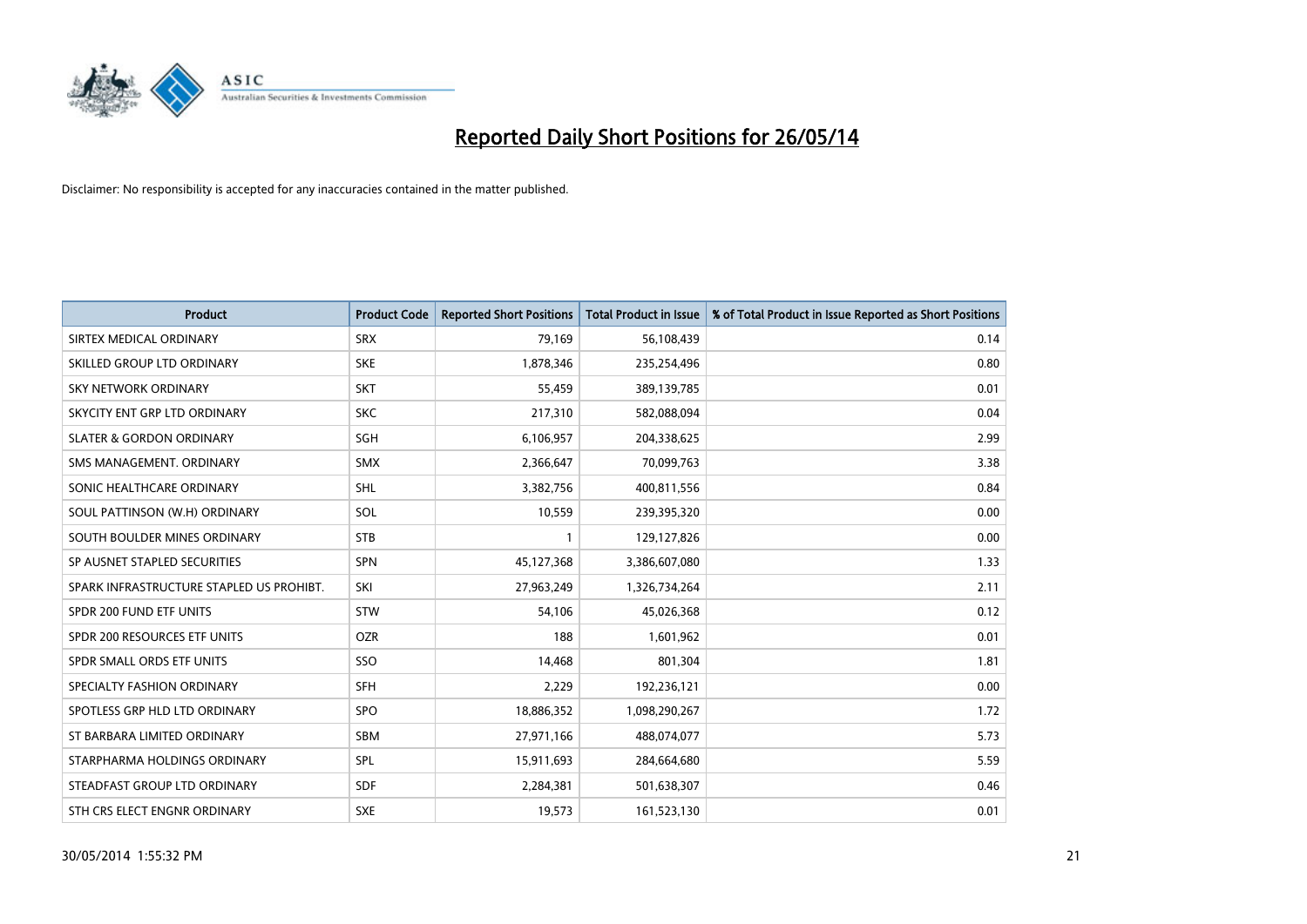

| <b>Product</b>                       | <b>Product Code</b> | <b>Reported Short Positions</b> | <b>Total Product in Issue</b> | % of Total Product in Issue Reported as Short Positions |
|--------------------------------------|---------------------|---------------------------------|-------------------------------|---------------------------------------------------------|
| STHN CROSS MEDIA ORDINARY            | <b>SXL</b>          | 11,787,485                      | 705,246,986                   | 1.67                                                    |
| STOCKLAND UNITS/ORD STAPLED          | SGP                 | 22,626,235                      | 2,326,978,560                 | 0.97                                                    |
| STRAITS RES LTD. ORDINARY            | <b>SRQ</b>          | 28,747                          | 1,217,730,293                 | 0.00                                                    |
| STRIKE ENERGY LTD ORDINARY           | <b>STX</b>          | 3,727                           | 812,497,613                   | 0.00                                                    |
| STW COMMUNICATIONS ORDINARY          | SGN                 | 1,345,338                       | 403,828,512                   | 0.33                                                    |
| SUNCORP GROUP LTD ORDINARY           | <b>SUN</b>          | 13,803,751                      | 1,286,600,980                 | 1.07                                                    |
| SUNDANCE ENERGY ORDINARY             | <b>SEA</b>          | 12,126,481                      | 547,675,861                   | 2.21                                                    |
| SUNDANCE RESOURCES ORDINARY          | SDL                 | 308,142,544                     | 3,079,369,367                 | 10.01                                                   |
| SUNLAND GROUP LTD ORDINARY           | <b>SDG</b>          | 125,474                         | 181,710,087                   | 0.07                                                    |
| SUPER RET REP LTD ORDINARY           | <b>SUL</b>          | 2,159,492                       | 196,731,620                   | 1.10                                                    |
| SYD AIRPORT STAPLED US PROHIBIT.     | <b>SYD</b>          | 15,302,002                      | 2,216,216,041                 | 0.69                                                    |
| SYRAH RESOURCES ORDINARY             | <b>SYR</b>          | 7,180,733                       | 162,485,614                   | 4.42                                                    |
| <b>TABCORP HOLDINGS LTD ORDINARY</b> | <b>TAH</b>          | 15,660,466                      | 762,954,019                   | 2.05                                                    |
| <b>TANAMI GOLD NL ORDINARY</b>       | <b>TAM</b>          | 1                               | 1,175,097,046                 | 0.00                                                    |
| TAP OIL LIMITED ORDINARY             | <b>TAP</b>          | 34,591                          | 242,237,221                   | 0.01                                                    |
| TASSAL GROUP LIMITED ORDINARY        | <b>TGR</b>          | 23,906                          | 146,507,029                   | 0.02                                                    |
| <b>TATTS GROUP LTD ORDINARY</b>      | <b>TTS</b>          | 16,514,778                      | 1,434,447,341                 | 1.15                                                    |
| TECHNOLOGY ONE ORDINARY              | <b>TNE</b>          | 199,681                         | 307,751,455                   | 0.06                                                    |
| TELECOM CORPORATION ORDINARY         | <b>TEL</b>          | 8,369,162                       | 1,828,530,844                 | 0.46                                                    |
| TELSTRA CORPORATION, ORDINARY        | <b>TLS</b>          | 25,450,698                      | 12,443,074,357                | 0.20                                                    |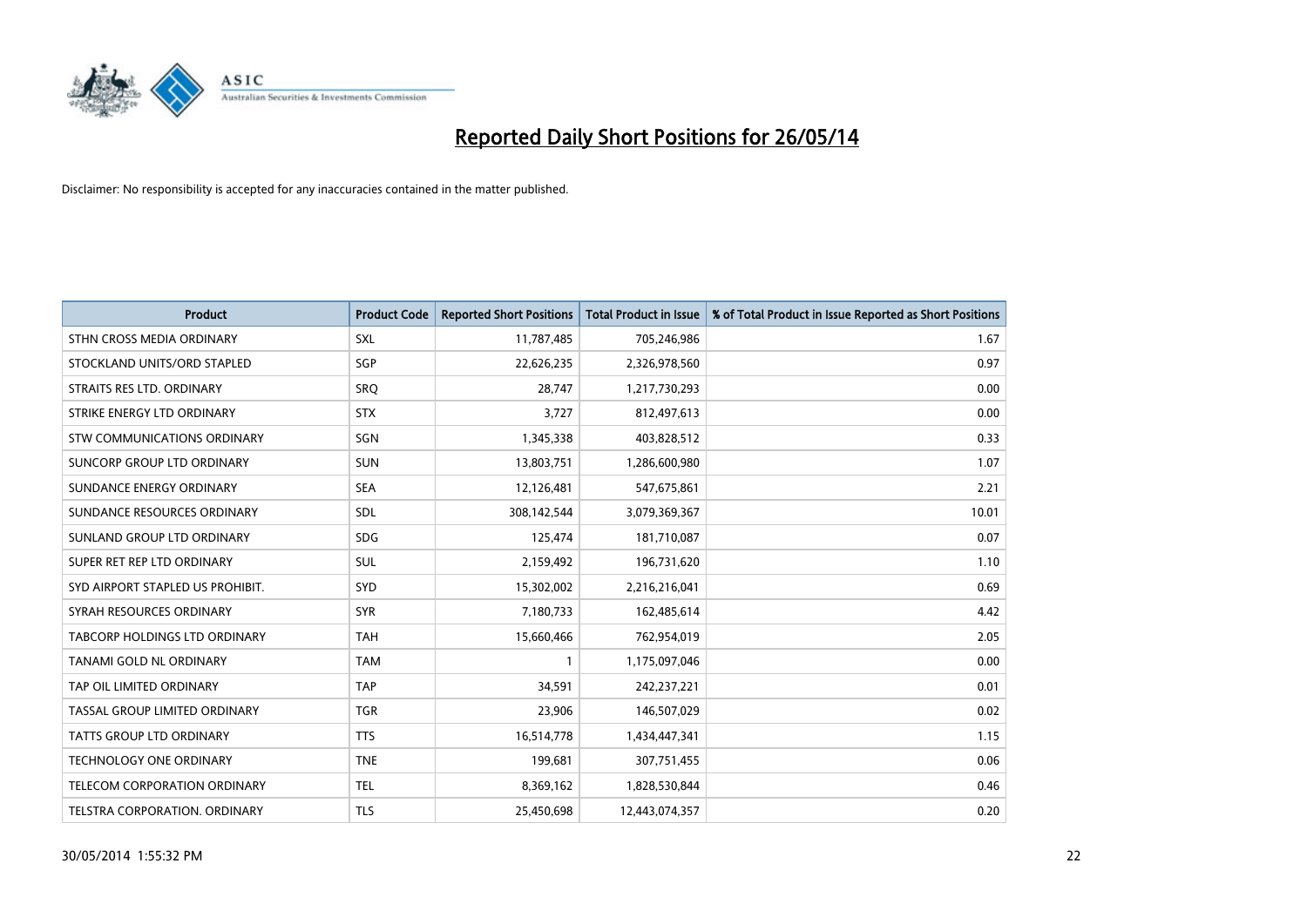

| <b>Product</b>                       | <b>Product Code</b> | <b>Reported Short Positions</b> | <b>Total Product in Issue</b> | % of Total Product in Issue Reported as Short Positions |
|--------------------------------------|---------------------|---------------------------------|-------------------------------|---------------------------------------------------------|
| TEN NETWORK HOLDINGS ORDINARY        | <b>TEN</b>          | 162,629,741                     | 2,630,984,596                 | 6.18                                                    |
| TERANGA GOLD CORP CDI 1:1            | TGZ                 | 170,685                         | 101,778,769                   | 0.17                                                    |
| TFS CORPORATION LTD ORDINARY         | <b>TFC</b>          | 5,050,856                       | 282,157,408                   | 1.79                                                    |
| THE REJECT SHOP ORDINARY             | <b>TRS</b>          | 2,961,798                       | 28,826,248                    | 10.27                                                   |
| <b>TIGER RESOURCES ORDINARY</b>      | <b>TGS</b>          | 1,481,810                       | 838,897,617                   | 0.18                                                    |
| TITAN ENERGY SERVICE ORDINARY        | <b>TTN</b>          | 11,310                          | 50,561,915                    | 0.02                                                    |
| TOLL HOLDINGS LTD ORDINARY           | <b>TOL</b>          | 29,712,568                      | 717,133,875                   | 4.14                                                    |
| TOX FREE SOLUTIONS ORDINARY          | <b>TOX</b>          | 3,003,377                       | 133,752,359                   | 2.25                                                    |
| TPG TELECOM LIMITED ORDINARY         | <b>TPM</b>          | 7,366,158                       | 793,808,141                   | 0.93                                                    |
| <b>TRADE ME GROUP ORDINARY</b>       | <b>TME</b>          | 1,475,844                       | 396,548,005                   | 0.37                                                    |
| TRANSFIELD SERVICES ORDINARY         | <b>TSE</b>          | 44,647,795                      | 512,457,716                   | 8.71                                                    |
| TRANSPACIFIC INDUST, ORDINARY        | <b>TPI</b>          | 14,486,865                      | 1,578,786,704                 | 0.92                                                    |
| TRANSURBAN GROUP TRIPLE STAPLED SEC. | TCL                 | 15,381,252                      | 1,817,200,970                 | 0.85                                                    |
| <b>TREASURY GROUP ORDINARY</b>       | <b>TRG</b>          | 16,887                          | 23,070,755                    | 0.07                                                    |
| TREASURY WINE ESTATE ORDINARY        | <b>TWE</b>          | 40,029,003                      | 649,427,560                   | 6.16                                                    |
| TROY RESOURCES LTD ORDINARY          | <b>TRY</b>          | 3,163,481                       | 195,034,997                   | 1.62                                                    |
| UGL LIMITED ORDINARY                 | UGL                 | 19,331,192                      | 166,511,240                   | 11.61                                                   |
| UNILIFE CORPORATION CDI 6:1          | <b>UNS</b>          | 120,000                         | 259,710,264                   | 0.05                                                    |
| US MASTERS RES FUND ORDINARY UNITS   | <b>URF</b>          | 27                              | 263,972,915                   | 0.00                                                    |
| <b>UXC LIMITED ORDINARY</b>          | <b>UXC</b>          | 3,301,620                       | 321,271,353                   | 1.03                                                    |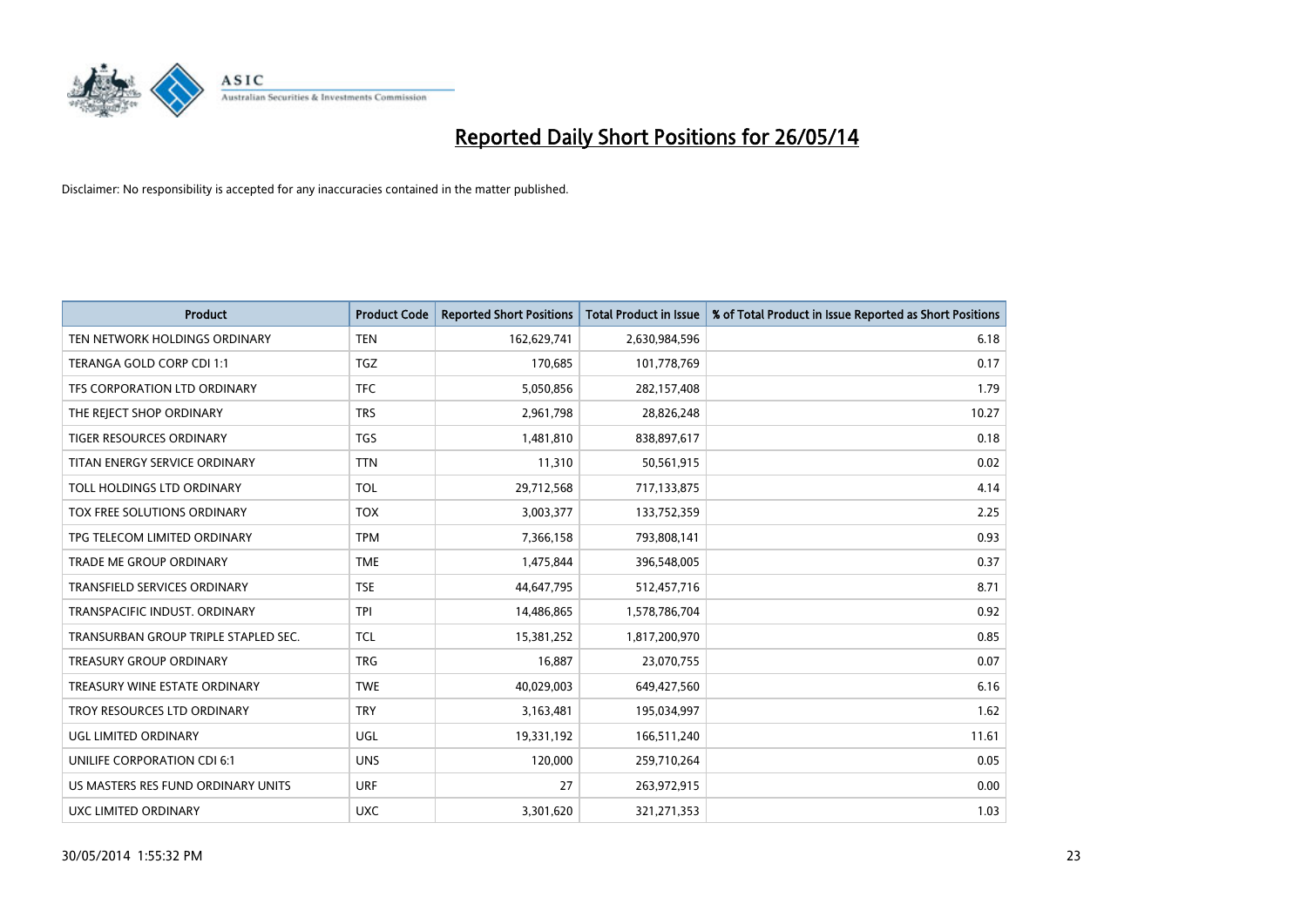

| <b>Product</b>                       | <b>Product Code</b> | <b>Reported Short Positions</b> | <b>Total Product in Issue</b> | % of Total Product in Issue Reported as Short Positions |
|--------------------------------------|---------------------|---------------------------------|-------------------------------|---------------------------------------------------------|
| <b>VEDA GROUP LTD ORDINARY</b>       | <b>VED</b>          | 9,385,292                       | 842,055,406                   | 1.11                                                    |
| VILLAGE ROADSHOW LTD ORDINARY        | <b>VRL</b>          | 1,857,307                       | 159,498,988                   | 1.16                                                    |
| <b>VIRGIN AUS HLDG LTD ORDINARY</b>  | <b>VAH</b>          | 60,130,520                      | 3,514,825,734                 | 1.71                                                    |
| VIRTUS HEALTH LTD ORDINARY           | <b>VRT</b>          | 3,349,855                       | 79,722,678                    | 4.20                                                    |
| VISION EYE INSTITUTE ORDINARY        | <b>VEI</b>          | 157,057                         | 161,017,230                   | 0.10                                                    |
| <b>VOCATION LTD ORDINARY</b>         | <b>VET</b>          | 11,367,522                      | 200,000,000                   | 5.68                                                    |
| <b>VOCUS COMMS LTD ORDINARY</b>      | VOC                 | 532,545                         | 92,834,500                    | 0.57                                                    |
| WARRNAMBOOL CHEESE ORDINARY          | <b>WCB</b>          | 11                              | 56,098,797                    | 0.00                                                    |
| <b>WATPAC LIMITED ORDINARY</b>       | <b>WTP</b>          | 3,929                           | 186,489,922                   | 0.00                                                    |
| <b>WDS LIMITED ORDINARY</b>          | <b>WDS</b>          | 5,412                           | 144,740,614                   | 0.00                                                    |
| WEBIET LIMITED ORDINARY              | <b>WEB</b>          | 1,803,200                       | 79,397,959                    | 2.27                                                    |
| <b>WESFARMERS LIMITED ORDINARY</b>   | <b>WES</b>          | 6,413,847                       | 1,143,274,951                 | 0.56                                                    |
| WESTERN AREAS LTD ORDINARY           | <b>WSA</b>          | 19,198,412                      | 232,310,014                   | 8.26                                                    |
| WESTERN DESERT RES. ORDINARY         | <b>WDR</b>          | 9,131,060                       | 620,049,919                   | 1.47                                                    |
| WESTFIELD GROUP ORD/UNIT STAPLED SEC | <b>WDC</b>          | 5,933,178                       | 2,078,089,686                 | 0.29                                                    |
| WESTFIELD RETAIL TST UNIT STAPLED    | <b>WRT</b>          | 10,025,342                      | 2,979,214,029                 | 0.34                                                    |
| <b>WESTPAC BANKING CORP ORDINARY</b> | <b>WBC</b>          | 23,615,432                      | 3,109,048,309                 | 0.76                                                    |
| WHITE ENERGY COMPANY ORDINARY        | <b>WEC</b>          | 40,000                          | 322,974,494                   | 0.01                                                    |
| WHITEHAVEN COAL ORDINARY             | <b>WHC</b>          | 70,951,655                      | 1,025,692,710                 | 6.92                                                    |
| WINDIMURRA VANADIUM ORDINARY         | <b>WVL</b>          | 20,461                          | 19,284,366                    | 0.11                                                    |